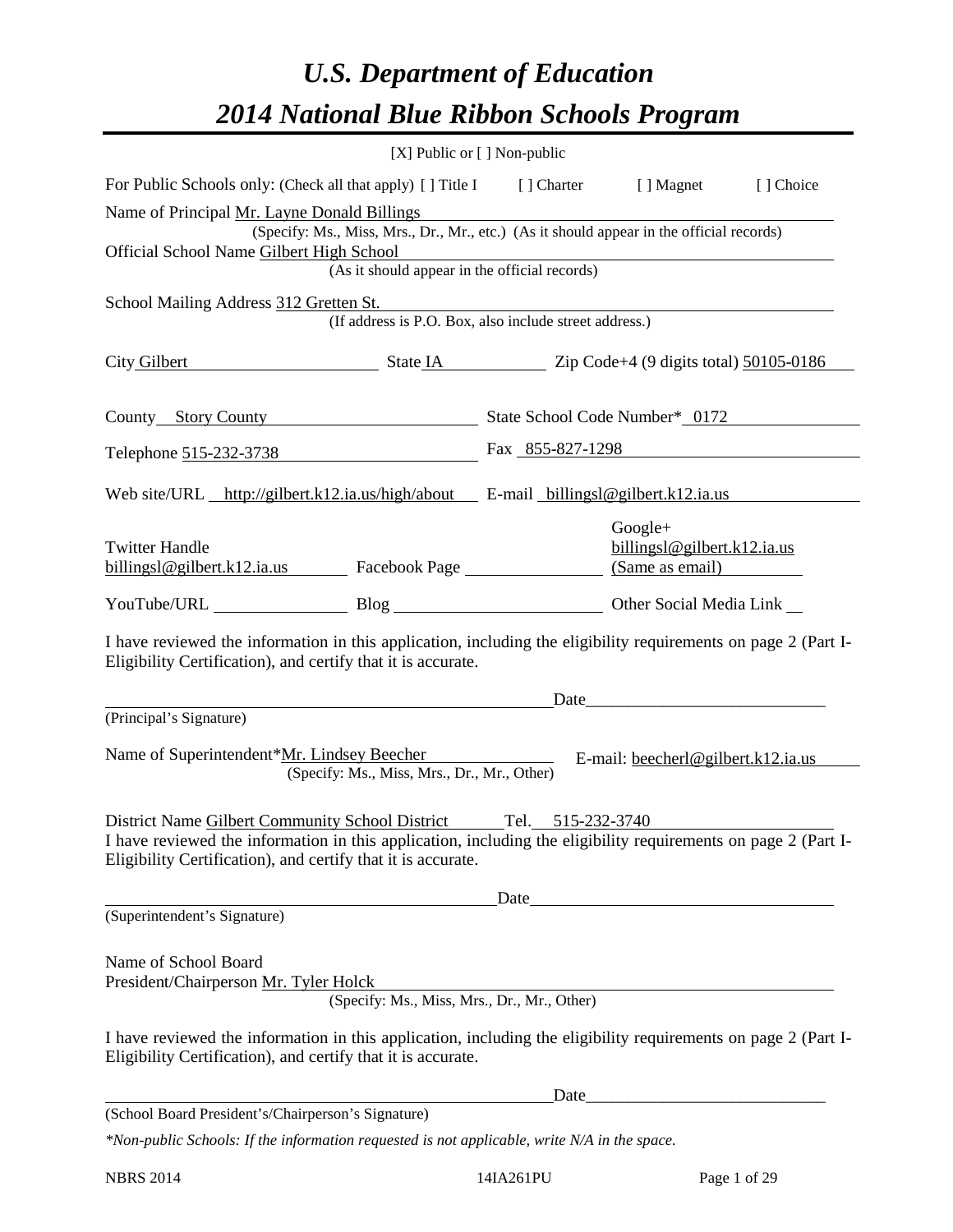#### **Include this page in the school's application as page 2.**

The signatures on the first page of this application (cover page) certify that each of the statements below concerning the school's eligibility and compliance with U.S. Department of Education, Office for Civil Rights (OCR) requirements is true and correct.

- 1. The school configuration includes one or more of grades K-12. (Schools on the same campus with one principal, even a K-12 school, must apply as an entire school.)
- 2. The school has made its Annual Measurable Objectives (AMOs) or Adequate Yearly Progress (AYP) each year for the past two years and has not been identified by the state as "persistently dangerous" within the last two years.
- 3. To meet final eligibility, a public school must meet the state's AMOs or AYP requirements in the 2013-2014 school year and be certified by the state representative. Any status appeals must be resolved at least two weeks before the awards ceremony for the school to receive the award.
- 4. If the school includes grades 7 or higher, the school must have foreign language as a part of its curriculum.
- 5. The school has been in existence for five full years, that is, from at least September 2008 and each tested grade must have been part of the school for the past three years.
- 6. The nominated school has not received the National Blue Ribbon Schools award in the past five years: 2009, 2010, 2011, 2012, or 2013.
- 7. The nominated school has no history of testing irregularities, nor have charges of irregularities been brought against the school at the time of nomination. The U.S. Department of Education reserves the right to disqualify a school's application and/or rescind a school's award if irregularities are later discovered and proven by the state.
- 8. The nominated school or district is not refusing Office of Civil Rights (OCR) access to information necessary to investigate a civil rights complaint or to conduct a district-wide compliance review.
- 9. The OCR has not issued a violation letter of findings to the school district concluding that the nominated school or the district as a whole has violated one or more of the civil rights statutes. A violation letter of findings will not be considered outstanding if OCR has accepted a corrective action plan from the district to remedy the violation.
- 10. The U.S. Department of Justice does not have a pending suit alleging that the nominated school or the school district as a whole has violated one or more of the civil rights statutes or the Constitution's equal protection clause.
- 11. There are no findings of violations of the Individuals with Disabilities Education Act in a U.S. Department of Education monitoring report that apply to the school or school district in question; or if there are such findings, the state or district has corrected, or agreed to correct, the findings.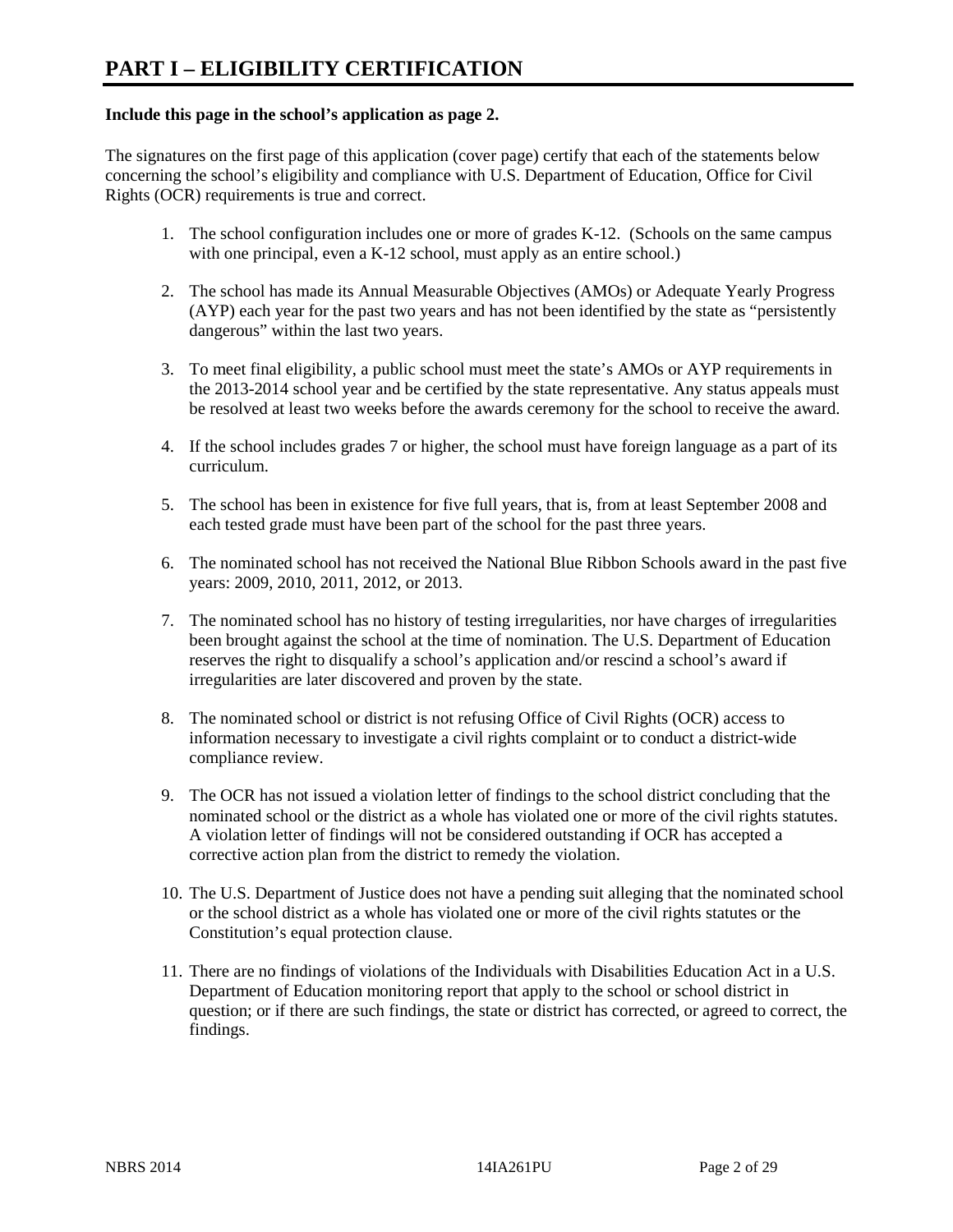### **PART II - DEMOGRAPHIC DATA**

#### **All data are the most recent year available.**

**DISTRICT** (Question 1 is not applicable to non-public schools)

| -1. | Number of schools in the district<br>(per district designation): | $\angle$ Elementary schools (includes K-8)<br>1 Middle/Junior high schools |  |
|-----|------------------------------------------------------------------|----------------------------------------------------------------------------|--|
|     |                                                                  | 1 High schools                                                             |  |
|     |                                                                  | $0 K-12$ schools                                                           |  |

4 TOTAL

**SCHOOL** (To be completed by all schools)

- 2. Category that best describes the area where the school is located:
	- [] Urban or large central city
	- [ ] Suburban with characteristics typical of an urban area
	- [X] Suburban
	- [ ] Small city or town in a rural area
	- [ ] Rural
- 3. 2 Number of years the principal has been in her/his position at this school.
- 4. Number of students as of October 1 enrolled at each grade level or its equivalent in applying school:

| Grade                           | # of         | # of Females | <b>Grade Total</b> |
|---------------------------------|--------------|--------------|--------------------|
|                                 | <b>Males</b> |              |                    |
| <b>PreK</b>                     | 0            | 0            | 0                  |
| K                               | 0            | 0            | 0                  |
| $\mathbf{1}$                    | 0            | 0            | 0                  |
| $\overline{2}$                  | 0            | 0            | 0                  |
| 3                               | 0            | 0            | 0                  |
| 4                               | 0            | 0            | 0                  |
| 5                               | 0            | 0            | 0                  |
| 6                               | 0            | 0            | 0                  |
| 7                               | 0            | 0            | 0                  |
| 8                               | 0            | 0            | 0                  |
| 9                               | 58           | 59           | 117                |
| 10                              | 58           | 40           | 98                 |
| 11                              | 58           | 55           | 113                |
| 12                              | 36           | 54           | 90                 |
| <b>Total</b><br><b>Students</b> | 210          | 208          | 418                |
|                                 |              |              |                    |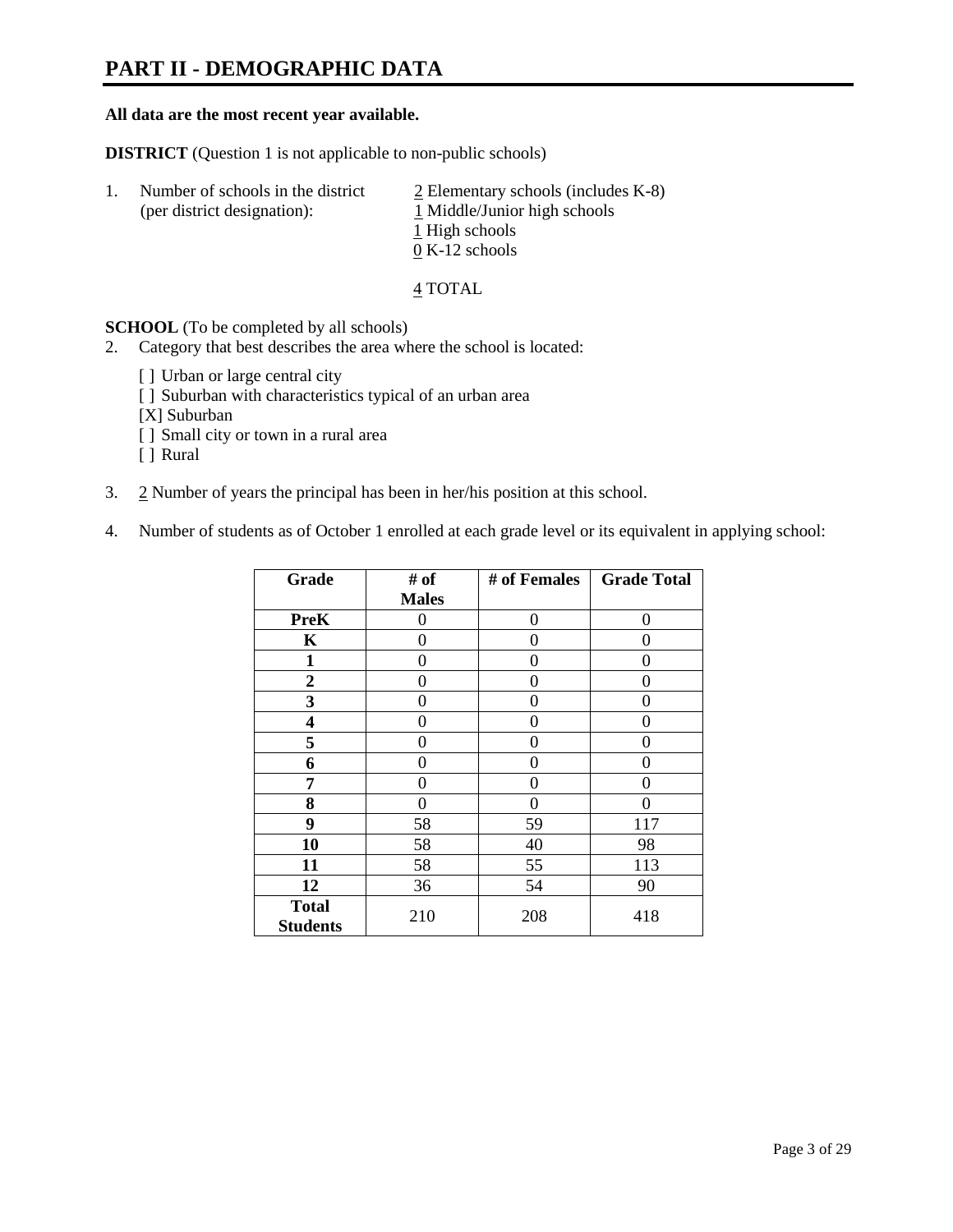5. Racial/ethnic composition of  $\qquad \qquad \underline{0}$  % American Indian or Alaska Native the school: 2 % Asian

 1 % Black or African American 3 % Hispanic or Latino

0 % Native Hawaiian or Other Pacific Islander

90 % White

- 4 % Two or more races
	- **100 % Total**

(Only these seven standard categories should be used to report the racial/ethnic composition of your school. The Final Guidance on Maintaining, Collecting, and Reporting Racial and Ethnic Data to the U.S. Department of Education published in the October 19, 2007 *Federal Register* provides definitions for each of the seven categories.)

6. Student turnover, or mobility rate, during the  $2012 - 2013$  year:  $6\%$ 

This rate should be calculated using the grid below. The answer to (6) is the mobility rate.

| <b>Steps For Determining Mobility Rate</b>         | <b>Answer</b> |
|----------------------------------------------------|---------------|
| (1) Number of students who transferred to          |               |
| the school after October 1, 2012 until the         | 12            |
| end of the school year                             |               |
| (2) Number of students who transferred             |               |
| <i>from</i> the school after October 1, 2012 until | 13            |
| the end of the 2012-2013 school year               |               |
| (3) Total of all transferred students [sum of      | 25            |
| rows $(1)$ and $(2)$ ]                             |               |
| (4) Total number of students in the school as      | 402           |
| of October 1                                       |               |
| $(5)$ Total transferred students in row $(3)$      | 0.062         |
| divided by total students in row (4)               |               |
| $(6)$ Amount in row $(5)$ multiplied by 100        |               |

7. English Language Learners (ELL) in the school:  $0\%$ 

1 Total number ELL

Number of non-English languages represented:  $1$ Specify non-English languages: Chinese

8. Students eligible for free/reduced-priced meals: 9%

Total number students who qualify: 38

If this method is not an accurate estimate of the percentage of students from low-income families, or the school does not participate in the free and reduced-priced school meals program, supply an accurate estimate and explain how the school calculated this estimate.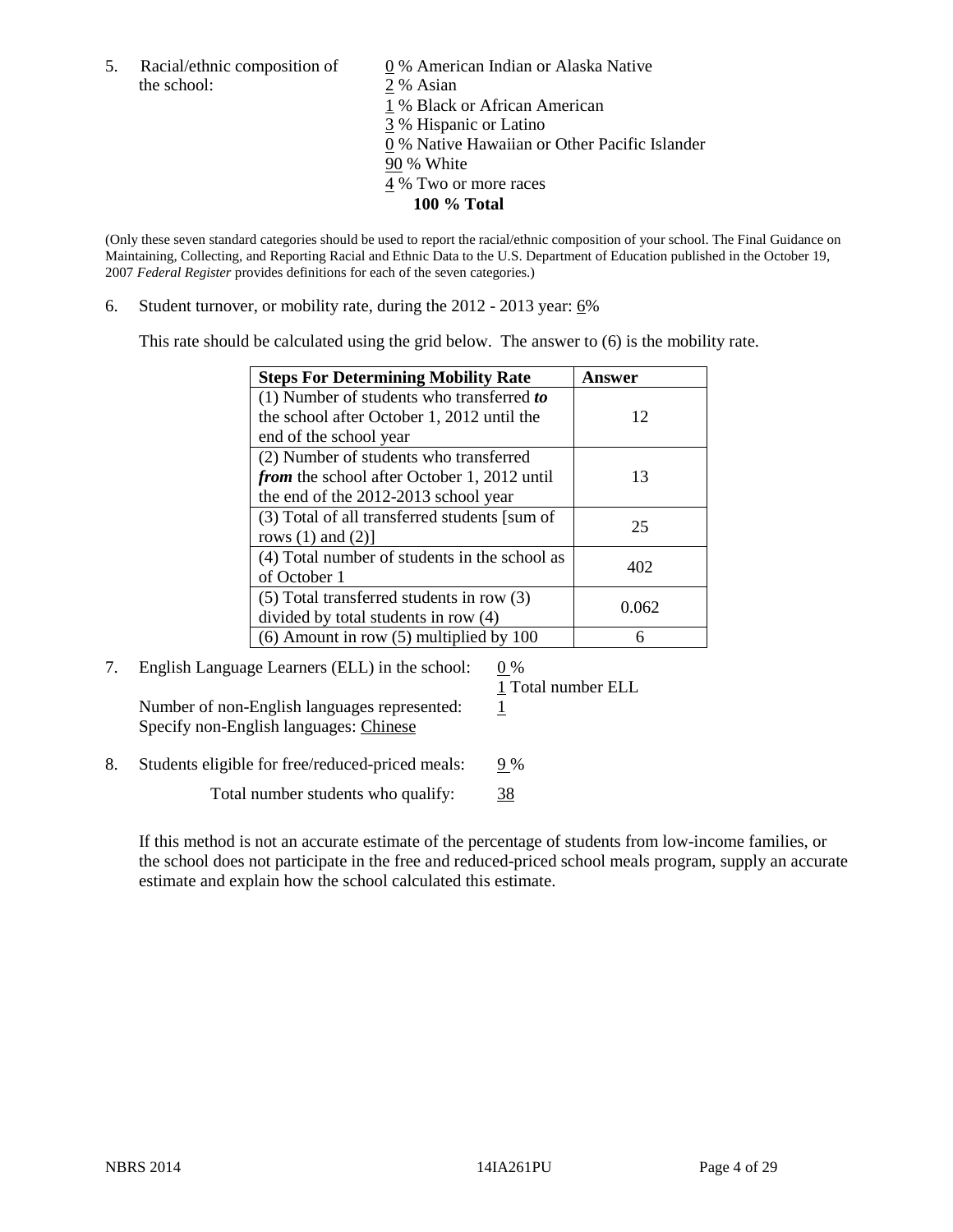28 Total number of students served

Indicate below the number of students with disabilities according to conditions designated in the Individuals with Disabilities Education Act. Do not add additional categories.

| 4 Autism                | 2 Orthopedic Impairment                 |
|-------------------------|-----------------------------------------|
| 0 Deafness              | 1 Other Health Impaired                 |
| 0 Deaf-Blindness        | 17 Specific Learning Disability         |
| 1 Emotional Disturbance | 1 Speech or Language Impairment         |
| 0 Hearing Impairment    | 0 Traumatic Brain Injury                |
| 3 Mental Retardation    | 0 Visual Impairment Including Blindness |
| 3 Multiple Disabilities | 4 Developmentally Delayed               |
|                         |                                         |

10. Use Full-Time Equivalents (FTEs), rounded to nearest whole numeral, to indicate the number of personnel in each of the categories below:

|                                       | <b>Number of Staff</b> |
|---------------------------------------|------------------------|
| Administrators                        |                        |
| Classroom teachers                    | 27                     |
| Resource teachers/specialists         |                        |
| e.g., reading, math, science, special | 4                      |
| education, enrichment, technology,    |                        |
| art, music, physical education, etc.  |                        |
| Paraprofessionals                     | 9                      |
| Student support personnel             |                        |
| e.g., guidance counselors, behavior   |                        |
| interventionists, mental/physical     |                        |
| health service providers,             | 3                      |
| psychologists, family engagement      |                        |
| liaisons, career/college attainment   |                        |
| coaches, etc.                         |                        |
|                                       |                        |

11. Average student-classroom teacher ratio, that is, the number of students in the school divided by the FTE of classroom teachers, e.g.,  $22:1$  15:1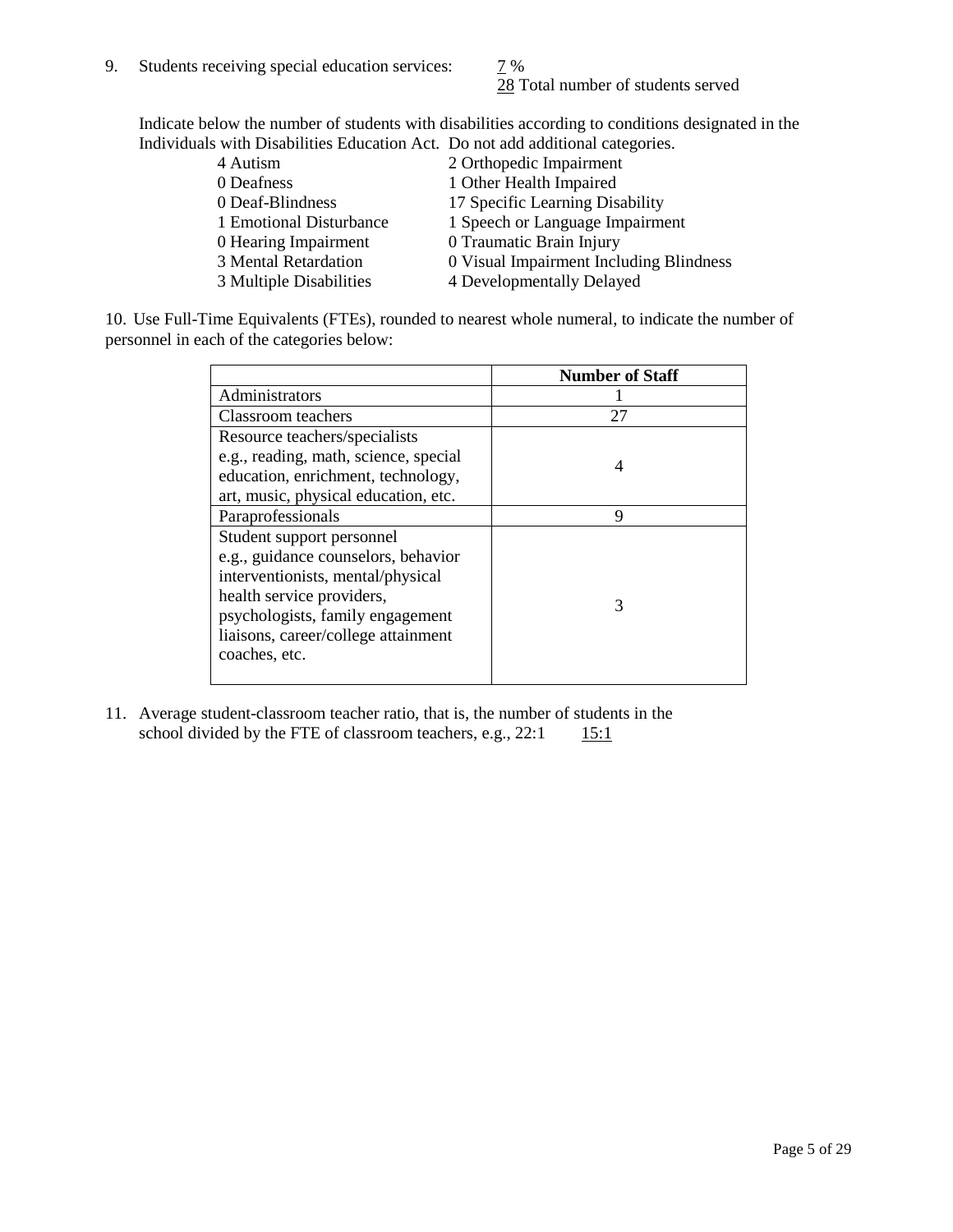12. Show daily student attendance rates. Only high schools need to supply yearly graduation rates.

| <b>Required Information</b> | 2012-2013 | 2011-2012 | 2010-2011 | 2009-2010 | 2008-2009 |
|-----------------------------|-----------|-----------|-----------|-----------|-----------|
| Daily student attendance    | 77%       | 96%       | 96%       | 96%       | 97%       |
| High school graduation rate | 98%       | 00%       | 96%       | 00%       | 95%       |

#### 13. **For schools ending in grade 12 (high schools)**

Show percentages to indicate the post-secondary status of students who graduated in Spring 2013

| <b>Post-Secondary Status</b>                  |     |
|-----------------------------------------------|-----|
| Graduating class size                         | 93  |
| Enrolled in a 4-year college or university    | 67% |
| Enrolled in a community college               | 17% |
| Enrolled in career/technical training program | 2%  |
| Found employment                              | 12% |
| Joined the military or other public service   | 2%  |
| <b>Other</b>                                  | 0%  |

14. Indicate whether your school has previously received a National Blue Ribbon Schools award. Yes  $No \underline{X}$ 

If yes, select the year in which your school received the award.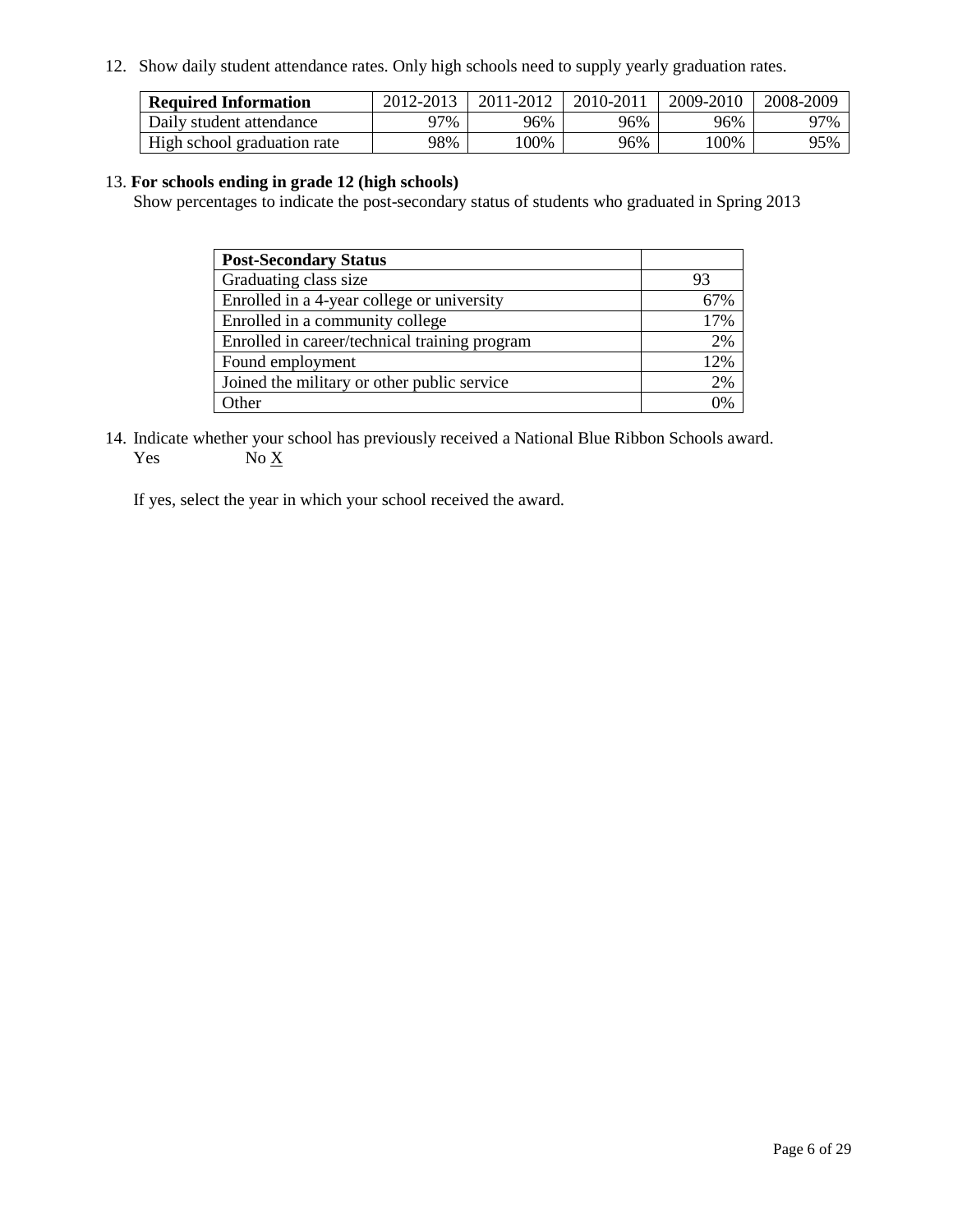#### **PART III – SUMMARY**

Gilbert High School is located in central Iowa. Gilbert School District includes the town of Gilbert which has a population of around 1,000 as well as the north part of Ames which is a city of about 60,000. This gives Gilbert both a rural and suburban feel. Many families move into Gilbert boundaries because of its reputation as a high achieving school that maintains a small town feel. Ames is the location of Iowa State University. Many of the students at Gilbert High School are children of adults attending or employed at the University. This creates a community committed to the education of children.

The mission of Gilbert High School is to foster a passion for learning and empower each student to become a productive citizen in today's global society. Gilbert High School's newly adopted vision statement encourages members of the community to share a commitment to create a respectful, caring atmosphere which allows all involved to learn and grow while maintaining high integrity. The daily actions of all members will create a culture of encouragement and pride.

Gilbert High School shares a commitment to the education of all students as a result of serving a community that greatly values education. This is evidenced by the last two bond issues that passed with 79% and 81% support. The bond issues made possible the building of a brand new high school that better serves the needs of students by providing incredible facilities. A few of the major upgrades in the new building include a beautiful auditorium, office and commons areas that help welcome patrons to the school, many classrooms and a large weight room. Our community's commitment to education can be seen the moment you walk into the building.

The parental support for teachers and students is tremendous at Gilbert High School. Parents have the opportunity to be part of the PTO, Athletic Boosters, Fine Arts Boosters, District Advisory Council, School Improvement Advisory Committee and the Gilbert Education Foundation to help support the learning and activities for students. Parents are seen regularly in classrooms and at events volunteering their time and expertise. In addition, our faculty is made up of parents who have students attending school in the district. This results in a culture and commitment at Gilbert High School that is beyond the norm.

The Gilbert Education Foundation dedicates itself to enhancing, enriching, and supporting the quality of educational programs in the Gilbert Community School District. This year's Rock Hop event alone raised more than \$160,000 that will be used to help purchase a computer for every student in the high school. Another great example is the Gilbert Fine Arts Booster Club that just purchased a mini-grand piano for the newly built auditorium by simply sending a letter out to patrons requesting the finances needed.

Gilbert continues to produce students that go on to successfully complete their college degrees and become active members of the work force. Gilbert High School's 2012-13 graduating class had 67% of the students who went on to four- year colleges and another 16% went on to community colleges. Iowa Assessment data shows over 90% of Gilbert High School students are meeting the standards for being proficient or higher in math, reading and science for the past two years. In the last decade the high school has met its annual progress report goals and has never been designated as a school in need of assistance. ACT scores are another indicator that Gilbert is meeting the educational needs of its students. Last year Gilbert students who took the ACT test scored an average of 24.1, and over 16% scored above 30. This was accomplished with participation of over 90% of the junior class taking the test. A final piece of data that is evidence of the quality education provided at Gilbert High School is that 86% of last year's graduating class earned college credit before graduation, with an average of 12.3 college credits earned per student. To maintain this high level of student achievement, administrators and teachers new to Gilbert go through a rigorous hiring process to assure they share a commitment to high expectations.

The faculty and community members at Gilbert High School give their lives to the education of students. This philosophy is spoken about in our community and is acted upon in the daily lives of everyone involved. This creates a culture where faculty is committed to the education of every child. Parents are committed to the education of every child. Students are committed to the education of every child. The community is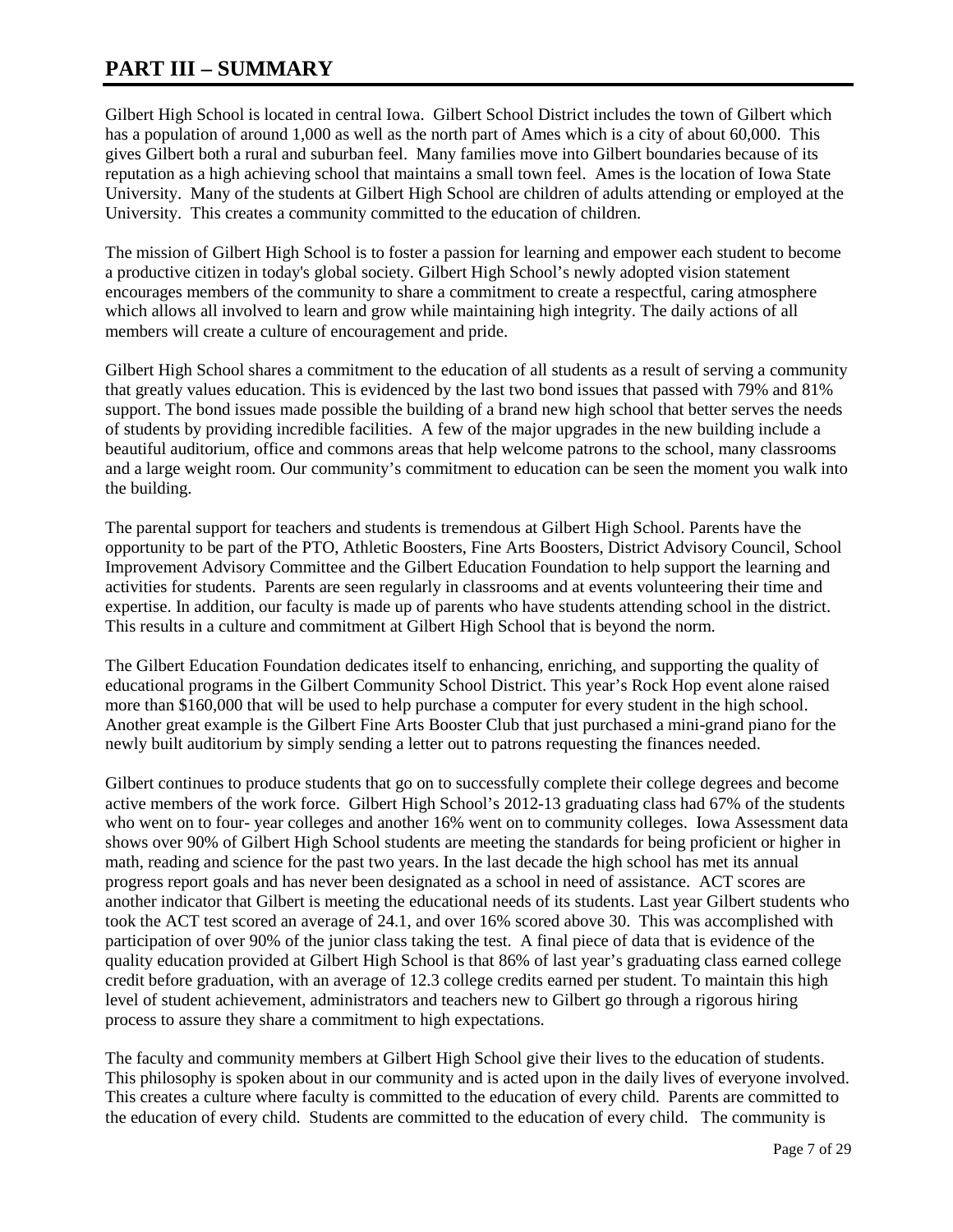committed to the education of every child. This is what makes Gilbert High School worthy of National Blue Ribbon Status.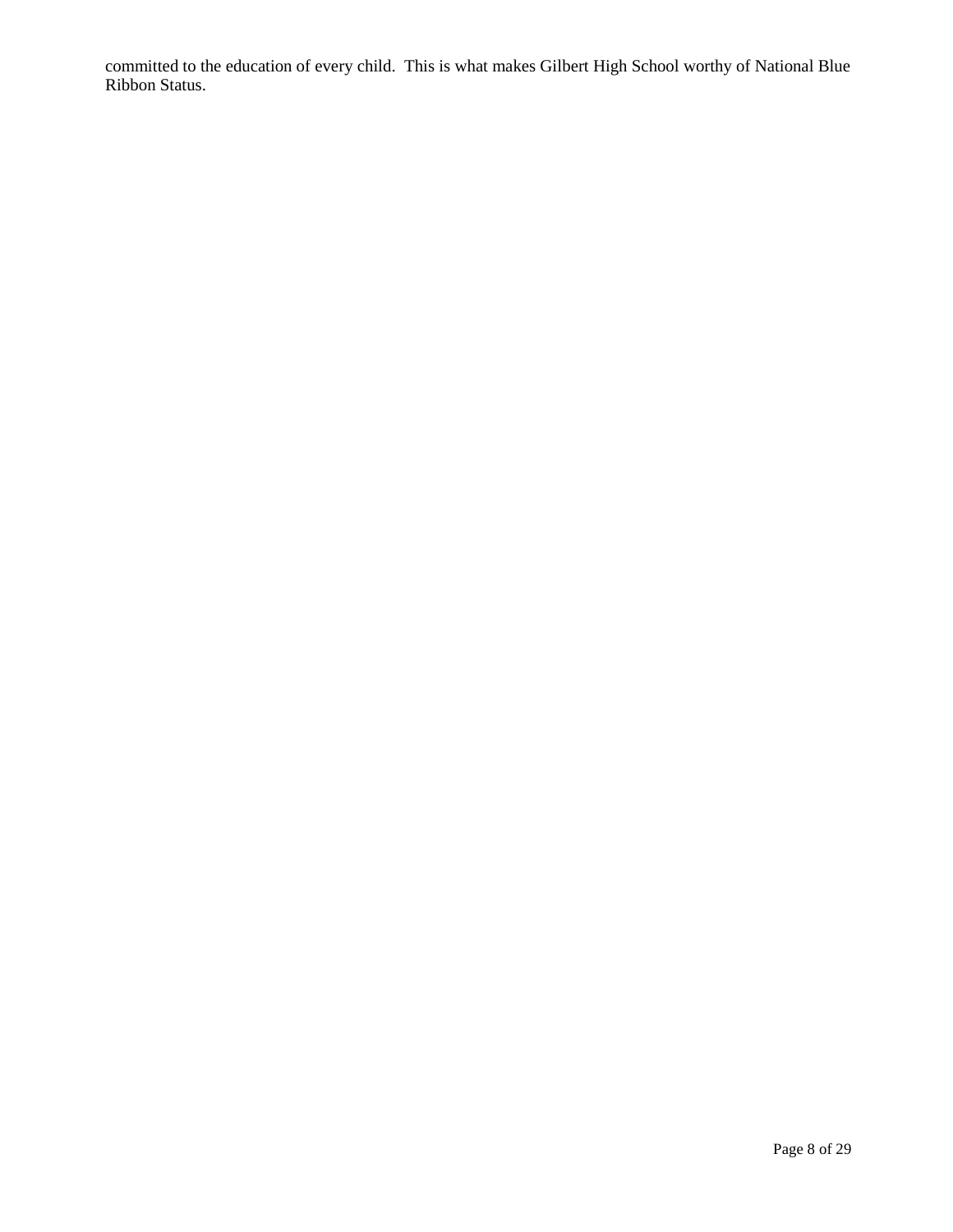#### **1. Assessment Results:**

#### A) ACT COLLEGE READINESS TESTING:

Over the past five years, Gilbert students have consistently scored well in all areas of the ACT. Gilbert High School's five-year average compared to the State of Iowa's five-year average is listed below:

|              | English | <b>Mathematics</b> | Reading | Science | Comp. |
|--------------|---------|--------------------|---------|---------|-------|
| Gilbert H.S  | 23.6    | 24.2               | 24.4    | 24.1    | 24.2  |
| <b>State</b> | 21.7    | 21.8               | 22.7    | 22.3    | 22.3  |

#### IOWA ASSESSMENT:

All students in grades 9-11 take Iowa Assessments in the areas of Math, Reading, and Science. The state of Iowa has defined three achievement levels – Not Proficient, Proficient and Advanced. Student performance on the Iowa Assessment Reading and Mathematics Test determine their achievement level in these areas. The standard score is a number that describes a student's location on the achievement continuum. Proficient on the Midyear Iowa Assessment in Mathematics is classified as 9th graders scoring 249 or higher, 10th graders scoring 257 or higher and 11th graders scoring 261 or higher. Proficient on the Midyear Iowa Assessment in Reading is classified as 9th graders scoring 247 or higher, 10th grader scoring 257 or higher and 11th graders scoring 262 or higher.

NWEA (Northwest Evaluation Assessment) MAP:

Gilbert High School freshmen and sophomores take the MAP test in reading and mathematics. This test is a state-aligned computer-based test. It adapts to the student in real time as the test progresses for a clear picture of learning achievement and readiness. The test is scored on a RIT scale that is like a yardstick; each year the expectation is to see growth up the scale in each subject area. Using an adaptive instrument allows students to see progress and growth, including those who are above and below the mean. Gilbert High School administrates this test in the Spring of each year.

B) Gilbert High School continues to achieve at high levels on the Iowa Assessment. In the last five years 92% of the students scored proficient or advanced in mathematics on the Iowa Assessment. During this same period of time the average 9th grade score was 91%, the average 10th grade score was 93% (past two years) and the average 11th grade score was 91%. The percent achieving the advanced level in mathematics has continued to be high with an average of 39% over a five year period. Over the same period the average 9th grader scoring advanced was 41%, the average 10th grader scoring advanced was 34% and the average 11th grader scoring Advanced was 42%.

The percent of students scoring proficient or advanced in reading on the Iowa Assessment has also continued to be high, with an average of 91% over the last five years. During the same period of time the average 9th grade score in reading was 89%, the average 10th grade score was 94% (past two years) and the average 11th grade score was 90%. The percent achieving the advanced level in reading was an average of 30% over the last five years. Over the same period the average 9th grader scoring advanced was 29%, the average 10th grader scoring advanced was 29% and the average 11th grader scoring advanced was 30%.

The high school has been able to maintain advanced levels of achievement while targeting struggling students to meet proficiency. Several things have kept scores high in mathematics and reading. Several years ago success study halls were created for at-risk students struggling in reading and mathematics. These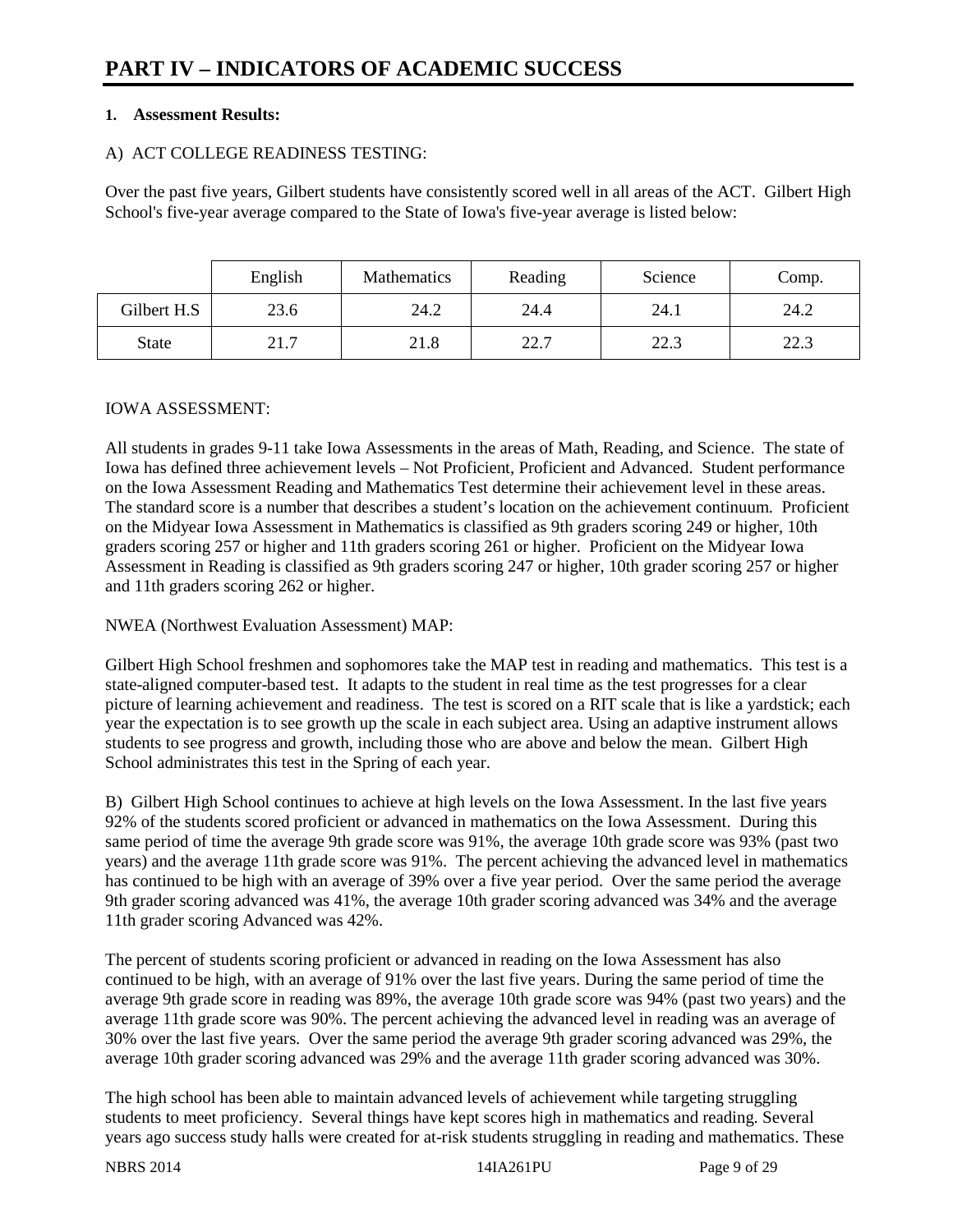success study halls allow students to get additional help on completing assignments, studying for tests and learning organization skills. They meet in an at-risk classroom with 3-5 students present in order to better focus on their work while receiving interventions when needed.

Our freshmen special education, language arts, and success seminar teachers have concentrated specifically on reading this year to support the 2013-14 goal of increasing the percent of students in 9th grade scoring proficient or higher in reading on the Iowa Assessment. As 8th graders, in 2012-13, 86% of students scored proficient or above in reading on the Iowa Assessments. Gilbert High School has currently achieved two years with all grades scoring 90% or above, so if this goal is met it will be celebrated. On the other hand, if this goal is not met, it will be confronted.

The year began by having the freshman grade level team identify all students who scored non-proficient on the Iowa Assessments. They spent the year implementing tier one and tier two interventions in 9th grade language arts classes, special education guided study halls and success seminars. Students who were not proficient in reading were taught research-based reading strategies.

Gilbert's lowest group in 2011-12 were the sophomores in mathematics. Targeting that group, Gilbert's 2012-13 math goal was to increase 10th grade proficiency. This goal was met with students scoring 92% proficient in math during the 2012-13 school year.

Another major accomplishment is seen in special education students significantly raising their scores on the Iowa Assessment over a 3 year period. The current senior special education students were 56% and 44% proficient as freshmen, 75% and 88% proficient as sophomores and 88% and 88% proficient as juniors in Math and reading respectively. This is an increase of 32% in mathematics and 44% in reading.

Gilbert has chosen to use the NWEA MAP test as its second district assessment. All grades have consistently scored above the national median in reading and mathematics.

#### **2. Using Assessment Results:**

Gilbert uses a variety of assessment data to analyze and improve student performance. The first thing teachers do after reviewing the Iowa Assessment scores is evaluate them as grade-level teams. Nonproficient students are identified and plans for growth are made. Yearly growth targets to increase the number of students proficient in low areas are set. Over the past ten years, the high school staff has accomplished all Annual Progress Report (APR) goals they have set.

Last year Gilbert sophomores who were not proficient in mathematics were targeted for an APR goal, and again this goal was met when 10th grade mathematics proficiency scores were raised. One reason why goals are regularly met at Gilbert High School is teachers spend time within their PLC's meeting as departments and grade level teams identifying non-proficient students and coming up with tier one and two interventions to impact change. These interventions have been implemented in the classroom, in Success Seminars and during math labs. Math labs have been established for students not proficient in math who need assistance. The lab is taught by the same teacher who teaches the regular math class enabling him/her to systematically differentiate the curriculum for low-achieving students.

Each department has had release time to do curriculum mapping for all courses taught at Gilbert. The goal of this work is to assure all requirements of the Iowa Core are being met. K-12 teachers have worked collectively to identify curriculum gaps and overlaps, and make any necessary alignment changes. Gilbert is committed to each and every student having the opportunity to learn the concepts and essential skills of the Iowa Core, including special education students. Curriculum maps will soon be shared with the public via the district's website.

Authentic Intellectual Work (AIW) is another way faculty members use assessment data to improve student learning. Gilbert High School is currently in its eighth year of using the AIW framework. AIW requires teachers to have peer review in order to get input on how to improve student learning. AIW focuses on the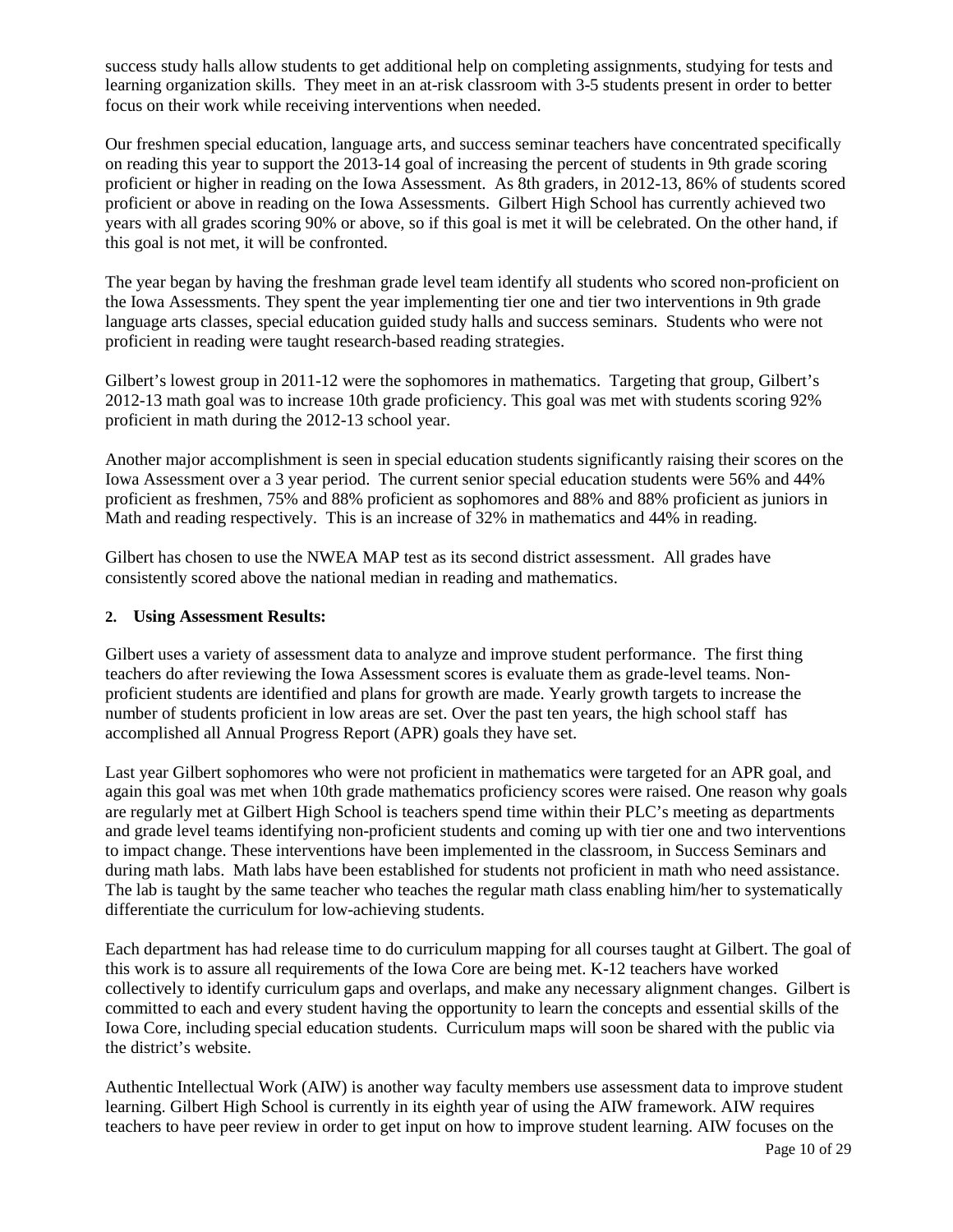quality of intellectual work teachers demand and the work students produce. It provides extensive teacher practice in assessing the extent to which teachers require students' construction of knowledge, conceptual understanding, and elaborated communication. Teachers receive this input from peers, adjust their lessons, teach them, and then evaluate if the students' work reflects the expected outcomes. This cycle can be repeated multiple times as teachers work to perfect their lessons.

Gilbert purposefully informs parents, students and community members regarding student achievement. A monthly newsletter is sent out informing stakeholders about the school and its goals. Committees are another opportunity for the district to share student achievement data. The mission of the SIAC committee is to assess school data, create goals, and monitor if they have been reached. The DAC committee is used to give feedback regarding new and existing programs at the high school. Finally, parents/students are continually informed about academic progress via a Power School portal.

#### **3. Sharing Lessons Learned:**

Gilbert High School core teachers were involved in the Iowa Core from the ground floor. Dr. Brad Niebling, an alignment expert from Heartland AEA, chose Gilbert teachers as one of three schools to pilot a process to unpack the Iowa Core standards. This work generated data that would later be used to build an electronic tool to measure the "enacted" Iowa Core Curriculum, the HCAT/ICAT.

The Department of Education selected Gilbert High School to be one of eight schools to pilot Authentic Intellectual Work (AIW) in 2007-2008, a framework based on the work of Dr. Fred Newman which demands a rigorous, relevant curriculum for ALL students. From seven core teachers in the pilot, AIW is currently the foundation for teaching and learning for all K-12 teachers in the district. Gilbert continues to promote the work of AIW with other districts in multiple ways, such as hosting a Mid-year Conference last year for approximately 300 regional teachers. One Gilbert teacher has earned her accreditation from the Center for

Authentic Intellectual Work to be an official AIW coach, and a second teacher will be "badged" this summer.

One of Gilbert's social studies teachers founded the Gilbert Historical Society, a community group that organizes multiple events to educate the public about the rich history of Gilbert. This teacher also founded the Gilbert History Club. Each year, she and her students have spent many days participating in an archeological dig of a pioneer cemetery within the township. These activities have helped to build strong bonds between the school and the community. As a result of her dedication to her field of study, this teacher was elected president of the Iowa Council of Social Studies Teachers, and was chosen to serve as one of two representatives from Iowa on the C3 Framework Teacher Collaborative Council.

A veteran vocational agriculture teacher at Gilbert has served in multiple leadership roles within the state FFA organization. As a result of his contributions, he was recently recognized for his accomplishments with a Congressional Invitation to the statue dedication of Dr. Norman E. Borlaug, the famous agricultural scientist and humanitarian and founder of The World Food Prize, in the U.S. Capitol in Washington, D.C., on March 25. He is one of only two agriculture teachers from Iowa to receive this prestigious invitation for his ongoing work to promote the mission of Dr. Borlaug.

#### **4. Engaging Families and Community:**

ilbert High School strives to actively engage family and community members in the business of educating its students. Although all Iowa schools are required to have a School Improvement Advisory Committee, Gilbert goes beyond compliance to facilitate a second district-wide committee (DAC) that meets four times a year to discuss items that have the potential to improve student learning. Both committees comprised of administrators, staff, parents and students actively challenge status quo decisions with the goal of providing quality learning experiences for students. Other parent/community groups, such as the Gilbert Education Foundation, Gilbert Fine Arts Boosters, Parent-Teacher Organization and Gilbert Athletic Boosters, work diligently to provide guidance and monetary support for the district.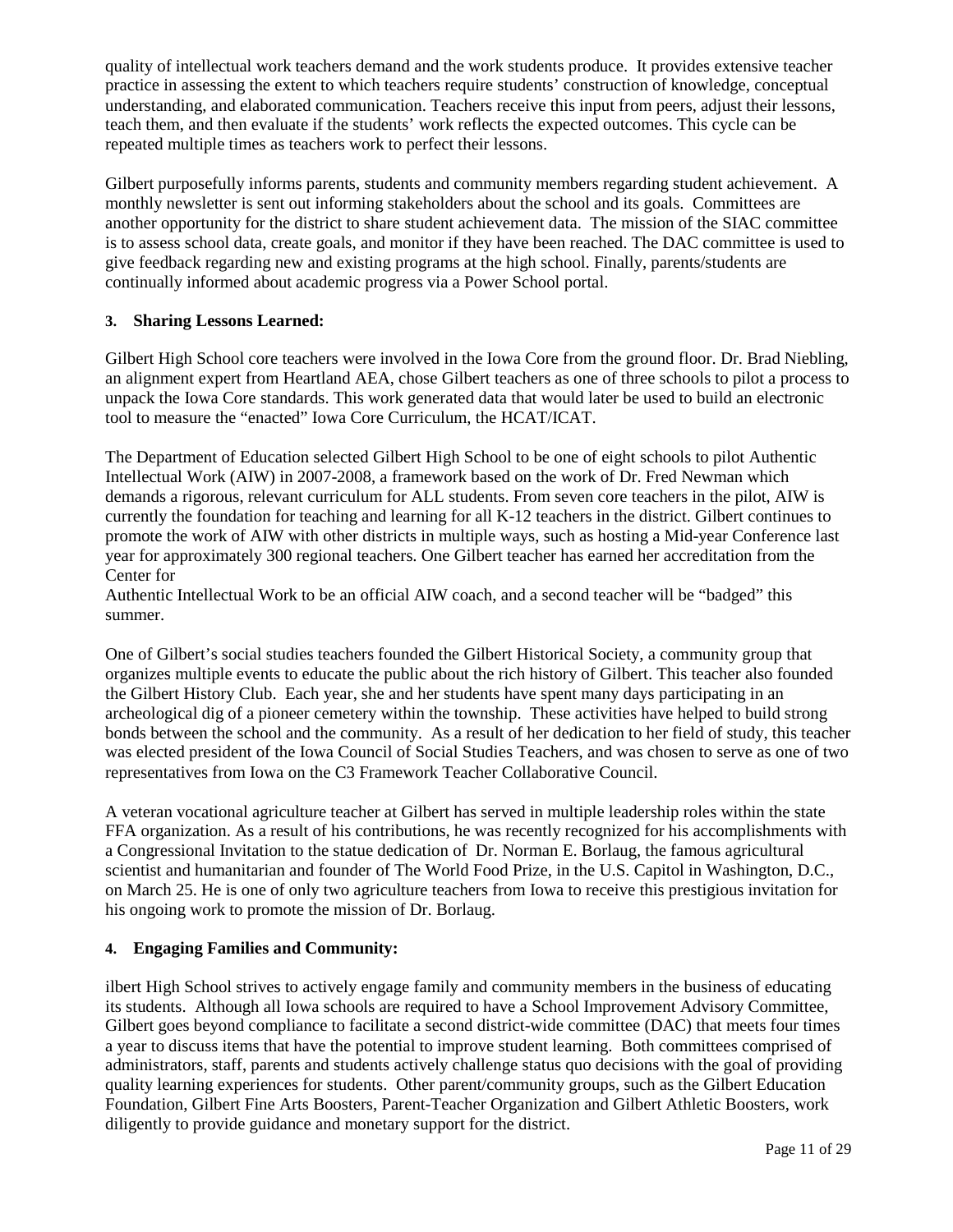In addition, the district/high school has created committees for specific purposes: vision-mission, long-range planning, extra-curricular activities, etc., that have offered valuable input to the district. By actively seeking community/parent involvement, Gilbert has been able to mobilize a two-way partnership that shares the same goal of providing a high-quality educational system for the benefit of its students.

Knowing staff can best serve students when a parent-school partnership is developed, Gilbert High School recently initiated a new format for parent-teacher conferences. The second day of parent-teacher conferences are by invitation only and target struggling students. Parents attend one conference with all the students' teachers present. A plan is designed for how to improve the students' learning. This is then documented and added to that student's three ring binder as a tier two intervention that will follow the student throughout their high school years.

Finally, one unique experience for Gilbert students is Business Horizons (BH). The business community biannually partners with Gilbert High School faculty to offer value beyond school for all juniors and seniors. BH is a 3-day business camp sponsored by the Association of Business and Industry. The regular curriculum is suspended so that business executives can immerse students in the world of business. Gilbert High School has been providing this unique opportunity for its students since 2000, and is the only high school in the state of Iowa to make this commitment. Students are divided into teams of approximately 15 students to learn about free enterprise, practice team-building skills, use their creativity to produce unique products, develop business plans, and much more. Nearly 50 business partners volunteer the majority of a week, so Gilbert High School can be immersed in this real-world experience.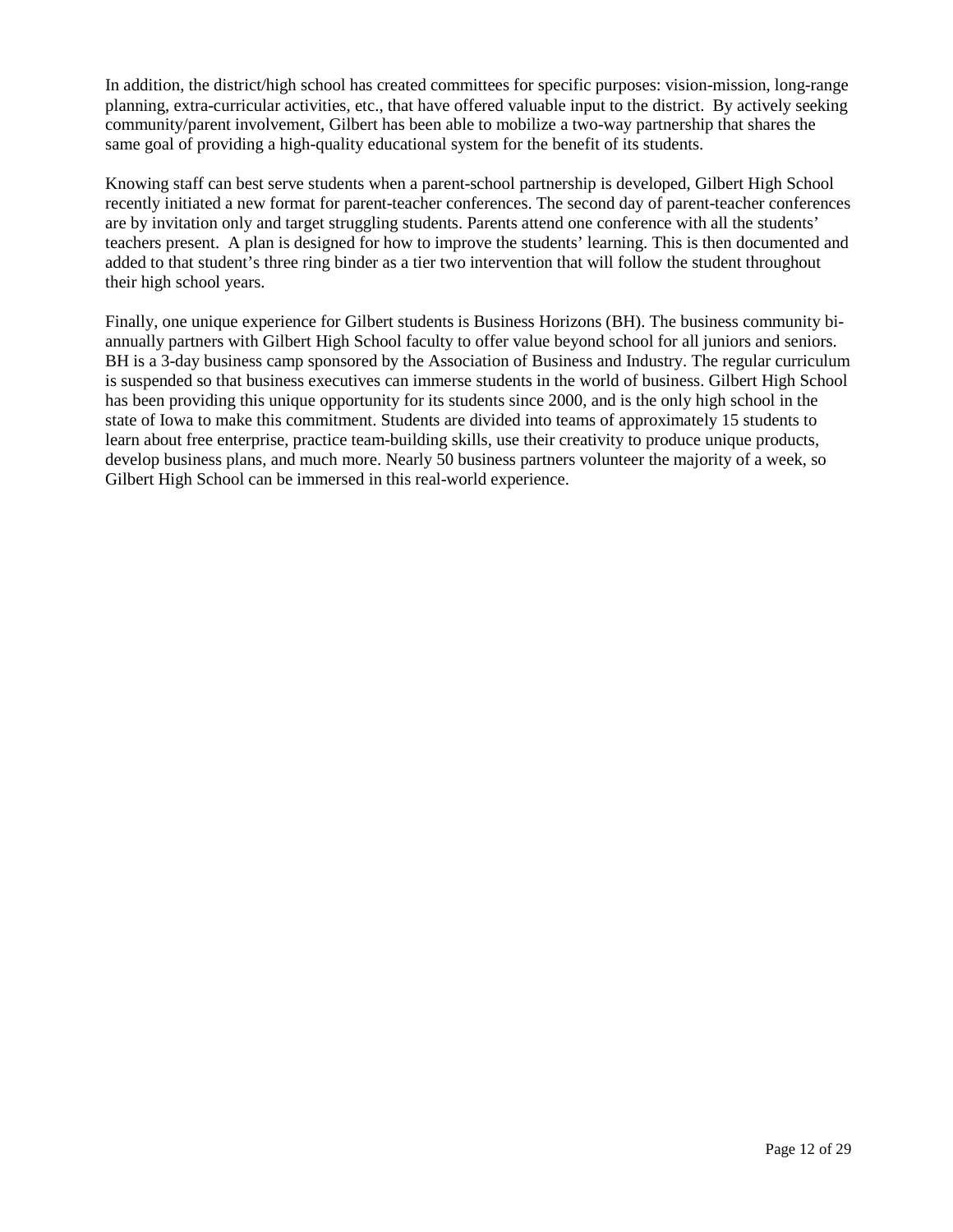#### **1. Curriculum:**

All Gilbert core content areas (reading/language arts, mathematics, science and social studies) follow the Iowa Core Curriculum requirements. Each curriculum area is listed below with a brief overview of the classes offered.

The reading/language arts department offers the following core courses: English 9, English 10, English 11 and Senior English. In addition to these core offerings, Advanced English 9 is being added to challenge high-achieving students. Next year, new language arts classes will include Technical Theater/Acting and Beginning Speech/Drama. Two college composition courses are also offered on-site at Gilbert.

The mathematics department offers the following core courses: Algebra I, Geometry, Advanced Algebra, Advanced Mathematics, Math Applications, and Statistics. AP Calculus is another class offered at Gilbert High School designed to challenge high-level math students. Three mathematics classes were added this year in an effort to provide a pyramid of interventions for students struggling in math or those who have tested non-proficient on the Iowa Assessment in mathematics. These classes include math labs in Algebra I, Geometry, and Advanced Algebra. Data collected supports the effectiveness of these labs as a Tier 2 intervention for students in need.

The Science department offers the following core courses: Physical Science, Biology, Chemistry, Physiology I, Physiology II, and Physics. The following science courses are offered by our agricultural science teachers: Horticulture, Agricultural Science and Animal Science. Animal Science is a concurrent enrollment course through Des Moines Area Community College. In addition to these core courses, next year Gilbert will be offering an Advanced Physical Science class to challenge high-level learners in science.

The social studies department offers the following core courses: Geography, World History I, World History II, American History, Economics, Current Events, Sociology, Psychology, American Government, and Art History. In an effort to offer advanced learners additional opportunities, online AP American History and AP Psychology courses will be made available to them.

The art department offers the following core courses: Basic Design, Ceramics I, Ceramics II, Drawing I, Drawing II, Calligraphy I, Calligraphy II, Painting, Jewelry, Computer Graphic Design, Photography, and Art History. A variety of classes offered in the art department provide a wide range of opportunities for students interested in visual arts.

The physical education department offers the following core courses to students: 9th grade Physical Education, Strength and Conditioning, Fitness Physical Education, Advanced Strength and Conditioning, Dual/Team Activities and Recreational Activities. These classes provide a vast array of opportunities to promote good health and wellness. Additionally, an Adaptive Physical Education class is offered that engages traditional students with students who have multiple physical and cognitive impairments.

The foreign language department offers the following core courses: Spanish I, Spanish II, Spanish III, Spanish IV. Spanish is the only foreign language offered at Gilbert High School. If students have significant interest in other foreign languages, online resources through Edgenuity are available, as well as options at Iowa State University.

Gilbert is a member of the Story County Vocational Consortium. This allows students to attend vocational classes at the Des Moines Area Community College (DMACC) Hunziker Center in Ames, Iowa. This consortium allows students the opportunity to use industry-standard equipment that a single district could never afford. Gilbert students are able to get a jump start on college and career preparation thanks to this partnership with Des Moines Area Community College. If students are not able or interested in traveling to Ames to attend vocational consortium classes, many concurrent vocational classes are offered on-site at Gilbert High School.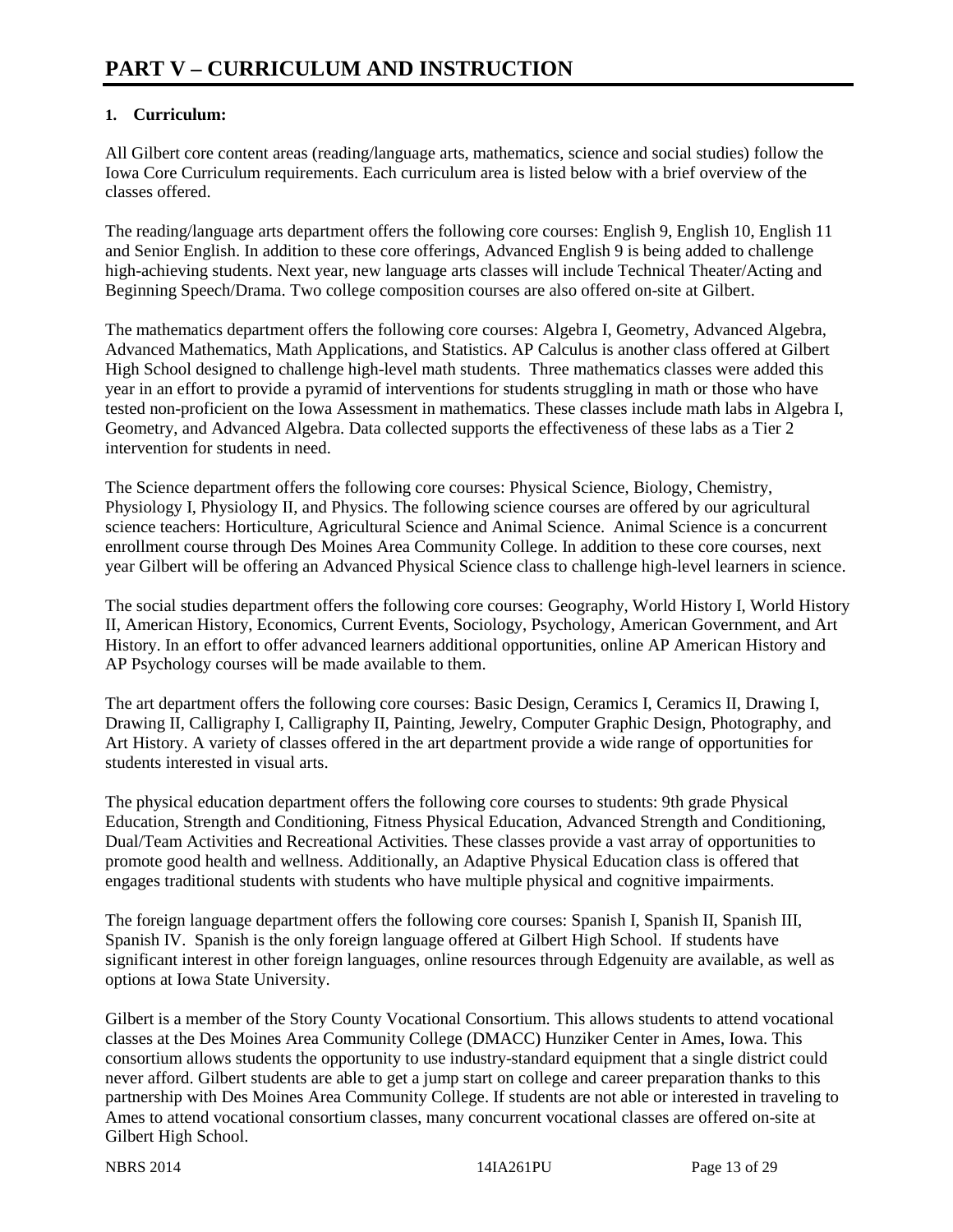Beyond vocational courses, many Gilbert students prepare to be college and career ready by taking Post Secondary Enrollment Option classes at Iowa State University and Des Moines Area Community College. Though there is a cost to the district, Gilbert's administration and board of education encourages students to take advantage of these opportunities.

A specific example of an authentic learning experience offered to Gilbert students is Business Horizons(BH) that is taught at Gilbert High School every other year. Since every junior and senior student participates together, it allows the district to provide this opportunity only on alternate years. The normal curriculum is suspended for 3 or 4 days so Business Horizons, typically a summer business camp, can be offered. A true partnership between businesses and the school, BH has been held continually since 2000. The Gilbert Education Foundation has endorsed this major endeavor by providing \$5,000 to cover the expenses for BH. The Association of Business and Industry has provided the curriculum. Students are divided into small groups that are mentored throughout the week by business executives that donate their time. National speakers offer insight into the world of business. Students engage in a variety of authentic activities that help prepare them to be college and career ready.

#### **2. Reading/English:**

Like all Iowa schools, the Gilbert High School English department uses the Iowa Core to guide its core curriculum. Focusing on the Characteristics of Effective Instruction, teachers strive to deliver lessons that are rigorous and relevant. The language arts teachers use the Authentic Intellectual Work (AIW) framework to critique lessons and make revisions that will increase the cognitive demand of their student tasks.

Students scoring not proficient in reading are identified at the beginning of the year by the language arts and special education departments. The majority of these students have Individual Education Plans that use KU strategies and Six-Way Paragraphs to address their deficits. The goal of KU Strategies is to create independent, successful learners--that is, students who have the skills necessary to be successful with the demands of the general education curriculum. The Six-Way Paragraphs help develop the six essential categories of comprehension. The program focuses on identifying the main idea and subject matter, as well as supporting details. It also works on conclusion skills and clarifying details. Lastly, it focuses on vocabulary development. These instructional methods have continued to raise students language arts skills. These strategies have been so effective with special education students that staff now uses them with general education students during Success Seminar as a tier 3 intervention.

Gilbert's ninth grade students were selected for the district's APR reading goal this year: reducing the number of non-proficient students on the Iowa Assessments. Teachers have focused on teaching reading skills in class, as well as using Success Seminar time for this purpose. Evelyn Wood Reading Dynamics has been used to teach students how to read with purpose, strategy, and flexibility. Students are taught the physical mechanics of dynamic reading, as well as how to develop greater comprehension and memory of what they've read.

Meeting the needs of our advanced students, Gilbert offers rigorous courses in language arts, including the opportunity to take Independent reading classes. Talented-and-gifted students can choose courses based on their areas of interest e.g. creative writing, author studies, cross-curricular projects, etc. Additionally, Gilbert is only five miles from Iowa State University where a number of students continue to take PSEO classes and earn college credit prior to high school graduation.

#### **3. Mathematics:**

Gilbert's math program has significantly changed over the past dozen years. Starting from a traditional base, Gilbert's math curriculum has gradually transformed over time as its teachers engaged in ongoing researchbased professional development. Over a three year period, high school math teachers regularly participated in E2T2, a consortium formed to improve math student-achievement by focusing on best practices in mathematics and technology instruction, led by Heartland AEA. Dr. Eric Hart provided the core instruction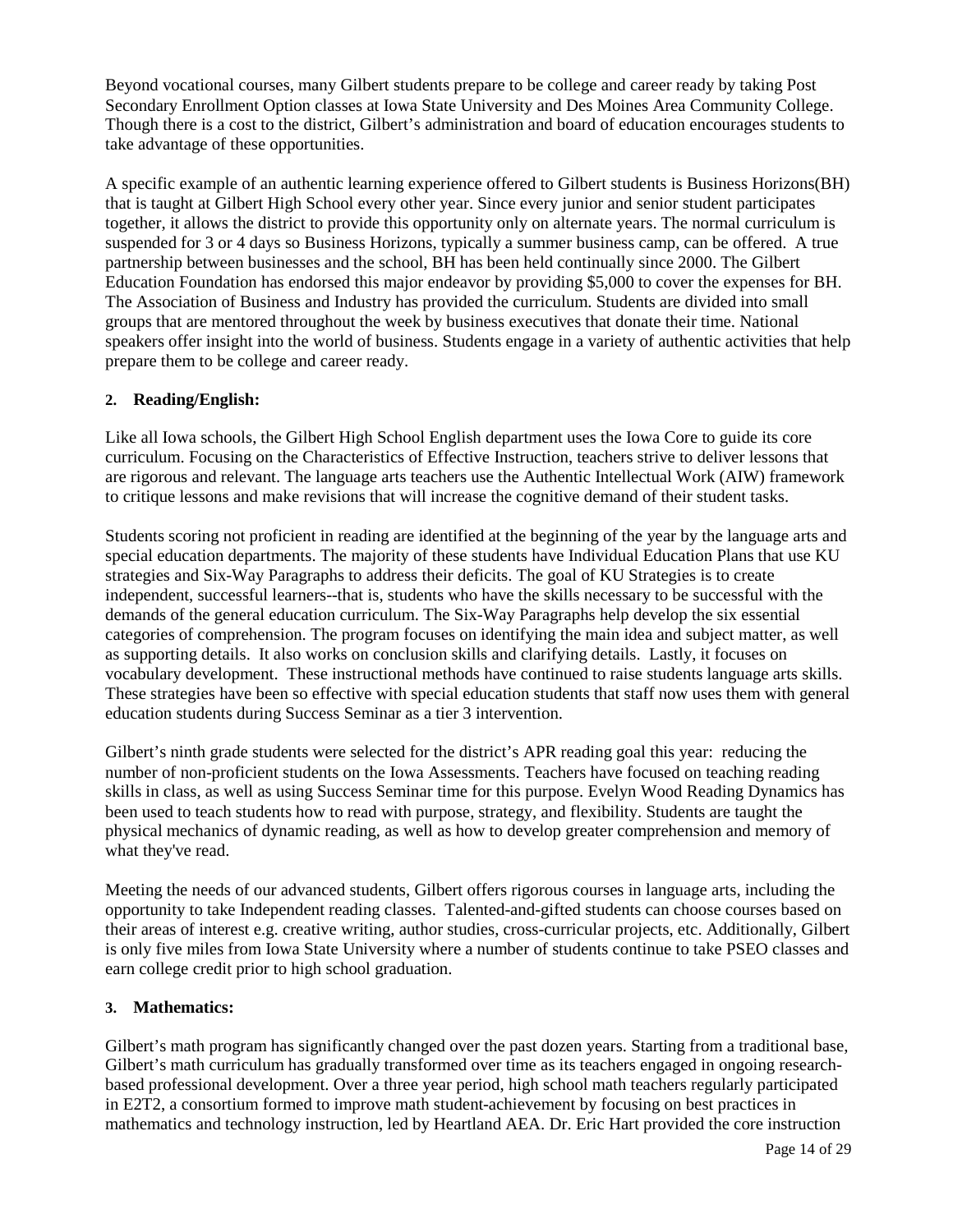for these teachers. His leadership was a critical factor in changing teacher beliefs about how math instruction would need to look if students are to be prepared for success in a 21st century global economy. These teachers were educated about expectations within the Iowa Core and then guided to practice new strategies that incorporated technology into their math lessons. Over time teachers developed a deep understanding of both mathematics and instructional pedagogy that changed math learning expectations for Gilbert students. This professional development allowed the district to adopt a rigorous math program, CME Mathematics, a NSF program with a heavy emphasis on problem solving that aligns well with the Iowa Core.

Since Gilbert's core curriculum is so rigorous, it meets the needs of most of its students; however, it does not address the needs of all students. To meet the needs of the advanced math students, some have been accelerated through their high school courses as early as 7th grade, with many taking Algebra I and Geometry before they even enter high school. The district does offer AP Calculus in-house. Since Gilbert is only five miles from Iowa State University, a number of students continue on to take PSEO classes and earn college credit prior to high school graduation. On the other hand, to meet the needs of the struggling students, Gilbert has made a commitment not to lower learning expectations, but offer additional support for these students through math labs attached to each core class. This year a second statistics class was added to Gilbert's math offerings in an effort to better prepare students to be college and career ready.

Also noteworthy, all high school mathematics teachers meet regularly to evaluate their lessons, generate potential improvements, and revise student tasks. In the end, these revised tasks raise expectations for students to produce high quality work.

#### **4. Additional Curriculum Area:**

Science is one curriculum area that provides evidence that Gilbert is achieving its mission: students are achieving the acquisition of essential skills and knowledge that will empower them to become productive citizens. Students in 11th grade achieved 99% proficiency on the Iowa Assessment test in science during the 2011-12 school year. This is meeting the ultimate target set by No Child Left Behind and is something truly worthy of celebration. Also noteworthy is the percent of Gilbert students scoring proficient or advanced in science on the Iowa Assessment Test, averaging 93.9% over the past five years. Gilbert's ACT scores have averaged 24.1 in science over the last seven years, which is additional evidence of the challenging curriculum offered at Gilbert High School.

The science curriculum at Gilbert High School requires completion of all Iowa Core Standards by the end of the sophomore year. Students who continue to take science courses have a variety of options to prepare them for college and career readiness. Gilbert's science courses offer a combination of knowledge, theory and lab experiences. These classes demand students to engage in deep conceptual understanding, an outcome of the district's focus on Authentic Intellectual Work (AIW). Gilbert High School attributes much of its success in science to its partnerships with Iowa State University, which has a strong emphasis on science, technology, engineering and mathematics (STEM) education.

One of the strongest and most active departments in the high school is the Gilbert Career and Technical Education department. It is served by agriculture, business, family/consumer sciences, industrial education, and multi-occupations cooperative. This cluster utilizes an advisory council made up of representatives from the Gilbert community in each of the areas listed above. Student representation also makes up this unique and active local council. This group reviews local curriculum, evaluates critical competencies, and evaluates programs to make sure they are meeting the rigor and relevance of skill attainment that are demanded in all areas of Gilbert's post-secondary, technical, and workforce pathways.

Concurrent enrollment with an area community college in agriculture, business, and MOC areas afford students with additional rigor as well as value beyond school towards their post-secondary options. Students are awarded both high school and college credit when they successfully complete concurrent classes. Science credit is awarded through agriculture coursework since both instructors in this department also hold science endorsements. Support from the community for student vocational programs can be seen through authentic activities and implementation of 21st Century skills in projects and units, such as a community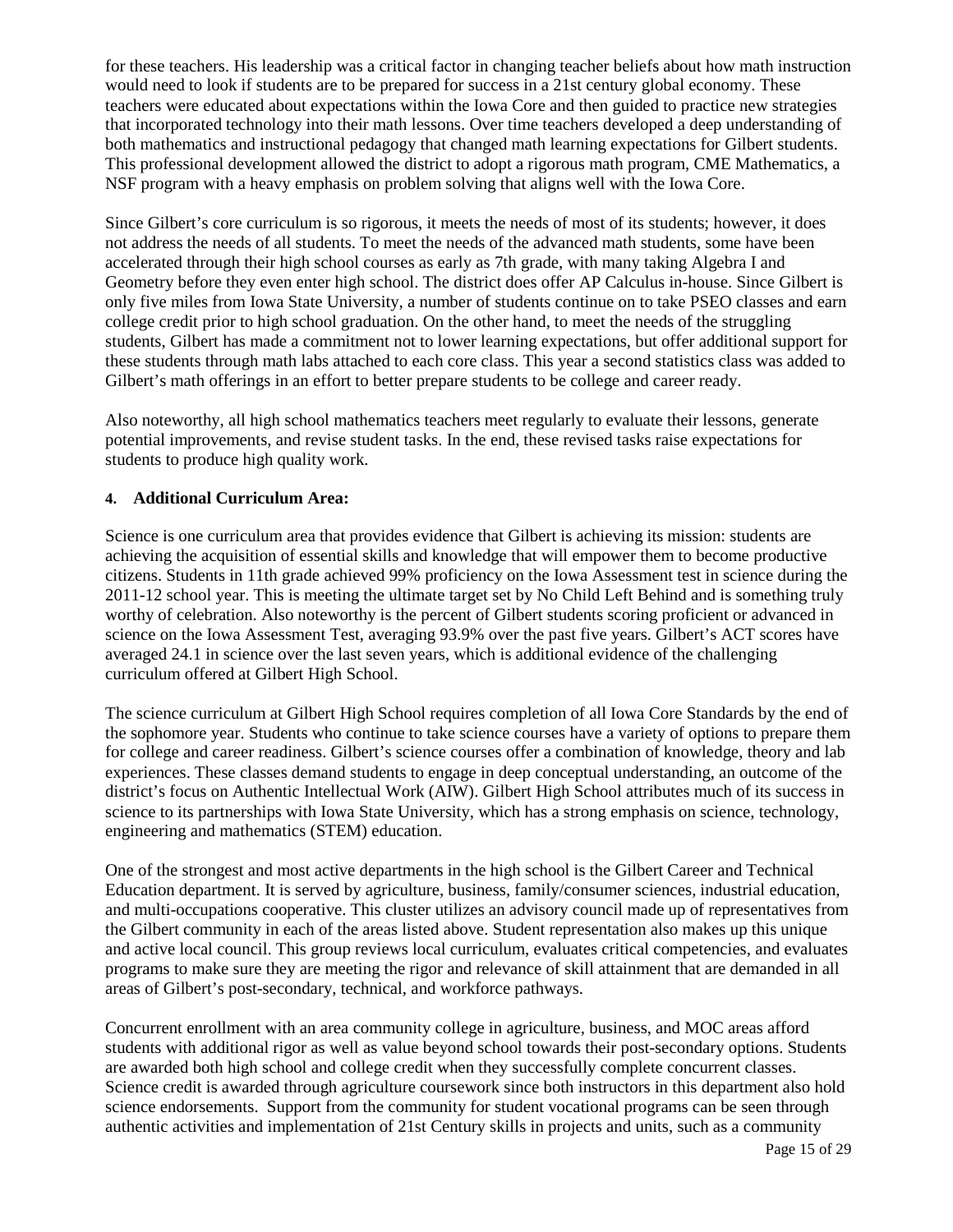garden, storage shed construction, marketing case studies, and culinary competitions. Career and technical education student organizations are extensions of programming, affording students value beyond the classroom in service learning projects, skill competitions, fair exhibitions, fundraising for projects, and mentoring programs. This department is a great example of Authentic Intellectual Work in practice as faculty apply what is being learned in class to real world settings.

Gilbert High School's physical education/health department gives students the acquisition of essential skills and knowledge in order to foster a passion for learning healthy life skills. This is done through providing students many physical education class options. These options were developed after staff participated in a PE4Life grant. Through this grant teachers were able to purchase FitnessGram, which is a program where student lifestyle data is recorded and analyzed throughout their educational years. This data is then used to evaluate student progress and set future goals for individuals. This tool is used to help students become educated on how to monitor their physical health and lifestyle. Physical education/health teachers were also educated about body-brain connections during PE4Life professional development. They used this knowledge to train general education teachers on the importance of incorporating brain breaks during instruction and rigorous testing situations.

#### **5. Instructional Methods:**

In the midst of implementing one-to-one Chromebooks at the high school next year, it is exciting to express how Gilbert High School intends to use this technology to support learning by providing differentiated instruction to meet the diverse needs of students. One huge way this has begun to happen at the high school is through the use of Edgenuity. Edgenuity allows Gilbert teachers to create online lessons for students who have missed class for a period of time or who are struggling with a concept. A team of educators has also received additional training in this program and is helping initiate tier two interventions for students in need. The ultimate goal is to create differentiated education plans for all students through the use of online teaching tools.

Another way classroom instruction is being modified and supplemented to ensure high levels of student achievement is by creating an online resource lab for the faculty. This resource lab provides teachers with direct intervention tools available in their curricular areas. This website has been made available to help amass ideas and online tools that can be integrated into teacher's classrooms. As the high school continues to bring technology into the classroom, Gilbert educators will need to develop skills and cultivate tools in order to incorporate technology in a way that benefits all who are involved. This online resource is meant to act as a scaffold to help build up confidence using technology until teachers feel empowered to branch out and start to gain resources of their own.

The implementation of math labs at the high school has also aided in differentiating education for students. The intention of these labs is to help students be successful in Algebra, Geometry and Advanced Algebra classes by giving them added time to learn. In the past, Algebra I has been split into a two-year class in order to help struggling students learn at a slower rate. Switching from an attitude of slowing the learning down to giving students the immediate assistance they need to learn has been a change of mindset that has increased student learning. Now struggling students in Geometry and Advanced Algebra, not just in Algebra I, are able to receive the support they need to be successful.

#### **6. Professional Development:**

Gilbert Schools follow the Iowa Professional Development Model (IPDM). The IPDM framework includes peer collaboration, researched-based instructional practices, modeling, observation, and personal accountability. The goal of the IPDM is to provide teachers with high quality professional development that will positively impact student achievement. The district's current professional development initiatives include Authentic Intellectual Work (AIW), Professional Learning Communities (PLC's), and Multi-Tiered System of Supports (MTSS). Since the Department of Education understood the need for teaching and learning to look different if Iowa students were to be prepared to compete in a 21st century global economy, its leadership had the wisdom to know the roll out of the Iowa Core in itself would not change the quality of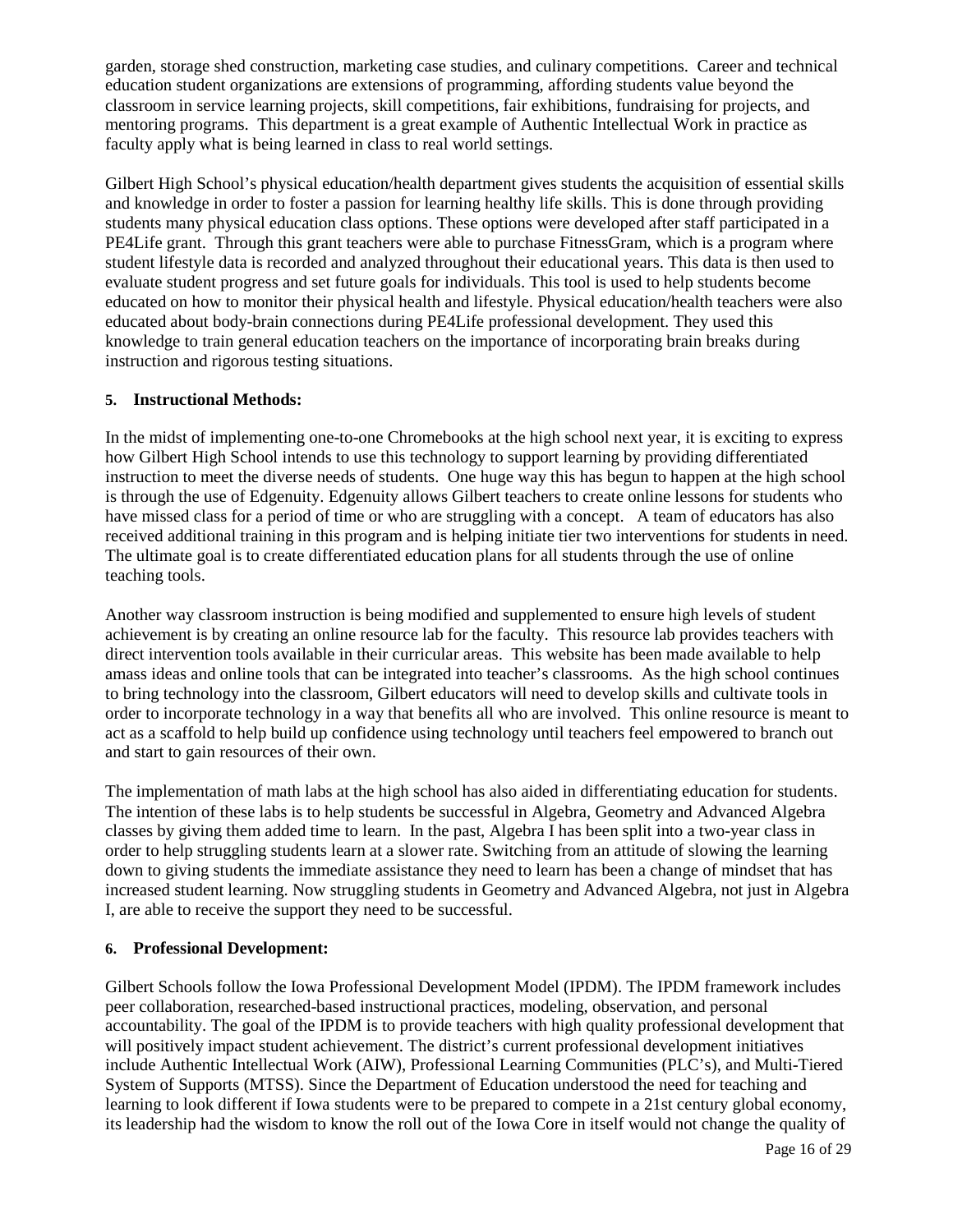instruction for Iowa students. After a thorough review of educational research, the Department of Education chose to invest in Authentic Intellectual Work (AIW) and pilot the framework with eight Iowa high schools across the state. Gilbert High School was one of those eight.

The goal of AIW is to improve student achievement as a result of teachers working collaboratively to improve student tasks, teacher instruction, and the quality of work students produce. AIW provides rubrics to guide teams as they discuss classroom practice and provide quality feedback to teachers. The district has seen gains in student achievement since it began its AIW journey. All grades have increased the number of students scoring proficient or above on Iowa Assessments since engaging in AIW professional development.

Gilbert High School teachers meet weekly in Professional Learning Communities (PLC's) where they analyze student data to determine appropriate next steps. Teachers use a Multi-Tiered Systems of Support (MTSS) to address the individual needs of students. A pyramid of interventions provides guidance on which supports are appropriate and when they are appropriate for those students who are not learning to their potential, from the struggling student to the gifted student. To assist in this work, the district has taken advantage of specific professional development from Heartland AEA in MTSS, special education, and talented-and-gifted education.

#### **7. School Leadership**

The school leadership philosophy at Gilbert High School can be simply stated as a professional learning community at work. In an effort to establish a team of leaders, a steering committee was created two years ago. This group has grown into a group of educators that help identify issues in the school and come up with solutions. This is done through each member communicating in their grade level teams and departments and bringing it back to the steering committee. This process has made it possible to make some significant changes in order to improve student achievement. The first task was creating a professional development schedule that focused on instruction and student learning. Another established student success seminars. This change enabled each teacher to become the advocate for 12 to 14 students that they meet with for 27 minutes a day four times a week. Each teacher creates a tier one intervention for every student in their group. This was done in order to identify an individual education plan for all students. If a student is struggling, it is the responsibility of the teacher advocate to take it to the grade level team and determine if a tier two or tier three intervention is needed.

Results from teacher surveys indicate professional learning communities are having a positive impact at Gilbert High School. In the Professional Learning Community Continuum Rubric, the area of Collaborative Culture: Administrative/Teacher Relations, growth was significant. In this area teachers who rated us in the developing stage increased from 32% to 62.5% as well as in the sustaining stage from 4% to 24% by the end of last year. This year, members of the steering committee assessed that Gilbert High School was at the 100% sustainable level in the leadership area. This is largely a result of faculty being fully involved in the decision making process. School improvement is viewed as a goal to be focused on continually, rather than an outcome to be attained.

The last thing to celebrate is that Gilbert High School was one of 39 schools chosen for the Teacher Leadership Compensation Grant. This grant was chosen from 146 applicant schools. The grant will allow teachers to help other teachers improve their teaching through peer observation and support. This is another example of the professional learning community at work at Gilbert High School.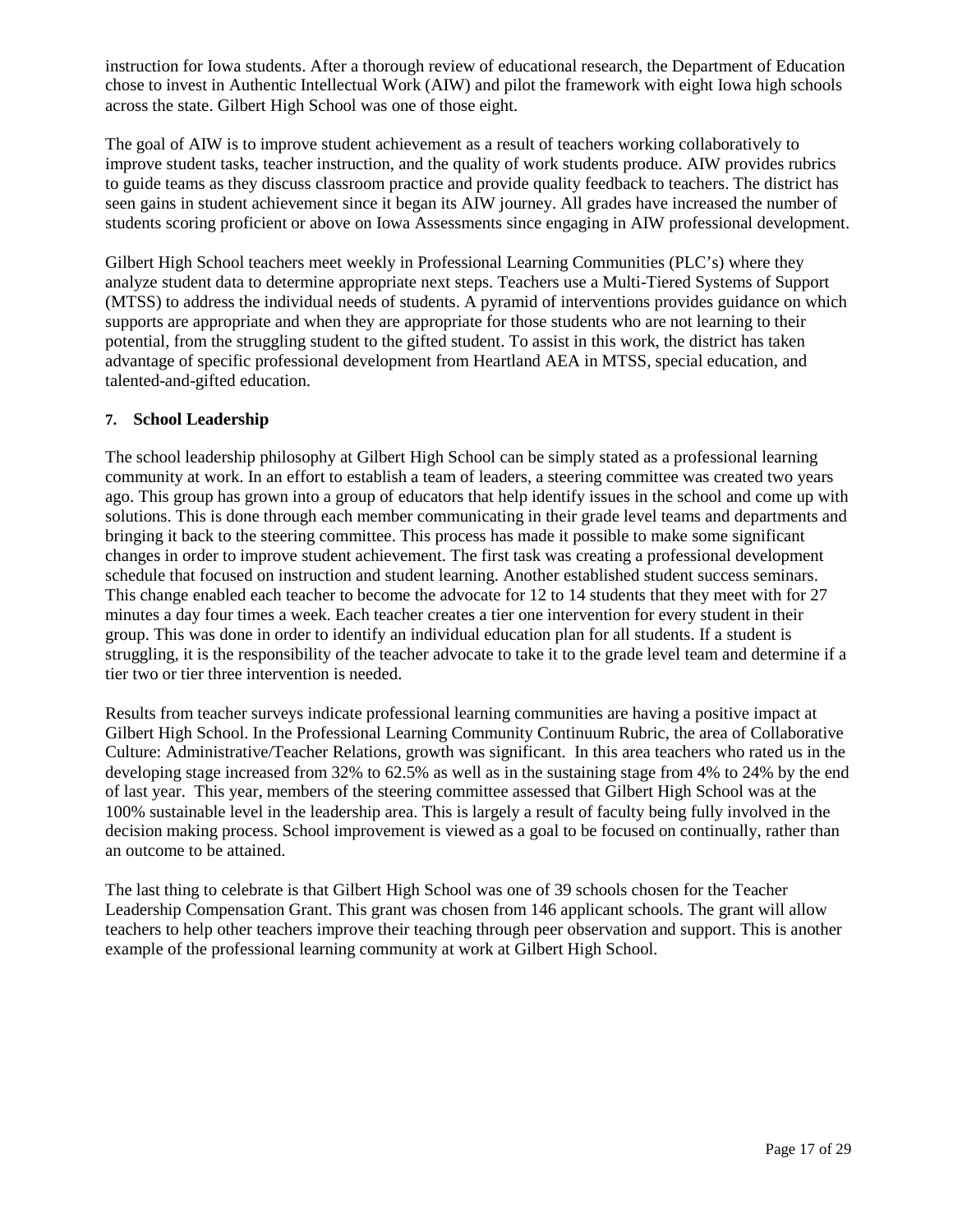#### **STATE CRITERION--REFERENCED TESTS**

**Subject:** <u>Math</u><br> **All Students Tested/Grade:** <u>10</u> **Test: Iowa Assessment**<br> **Calition/Publication Ye Publisher:** Iowa Testing Programs/Riverside

**All Students Tested/Grade:** 10 **Edition/Publication Year:** 2012

| School Year                                                                                                                                                                                                                                                                                                                                                                                                                                                                                                                                                                                             | 2012-2013    | 2011-2012      | 2010-2011 | 2009-2010 | 2008-2009 |
|---------------------------------------------------------------------------------------------------------------------------------------------------------------------------------------------------------------------------------------------------------------------------------------------------------------------------------------------------------------------------------------------------------------------------------------------------------------------------------------------------------------------------------------------------------------------------------------------------------|--------------|----------------|-----------|-----------|-----------|
| Testing month                                                                                                                                                                                                                                                                                                                                                                                                                                                                                                                                                                                           | Feb          | Feb            | Feb       | Feb       | Feb       |
| <b>SCHOOL SCORES*</b>                                                                                                                                                                                                                                                                                                                                                                                                                                                                                                                                                                                   |              |                |           |           |           |
| Proficient/Intermediate and                                                                                                                                                                                                                                                                                                                                                                                                                                                                                                                                                                             | 95           | 91             |           |           |           |
| Above                                                                                                                                                                                                                                                                                                                                                                                                                                                                                                                                                                                                   |              |                |           |           |           |
| Advanced/High                                                                                                                                                                                                                                                                                                                                                                                                                                                                                                                                                                                           | 39           | 28             |           |           |           |
| Number of students tested                                                                                                                                                                                                                                                                                                                                                                                                                                                                                                                                                                               | 108          | 85             |           |           |           |
| Percent of total students tested                                                                                                                                                                                                                                                                                                                                                                                                                                                                                                                                                                        | 97           | 99             |           |           |           |
| Number of students tested with                                                                                                                                                                                                                                                                                                                                                                                                                                                                                                                                                                          | $\mathbf{1}$ | $\overline{2}$ |           |           |           |
| alternative assessment                                                                                                                                                                                                                                                                                                                                                                                                                                                                                                                                                                                  |              |                |           |           |           |
| % of students tested with                                                                                                                                                                                                                                                                                                                                                                                                                                                                                                                                                                               | $\mathbf{1}$ | $\overline{2}$ |           |           |           |
| alternative assessment                                                                                                                                                                                                                                                                                                                                                                                                                                                                                                                                                                                  |              |                |           |           |           |
| <b>SUBGROUP SCORES</b>                                                                                                                                                                                                                                                                                                                                                                                                                                                                                                                                                                                  |              |                |           |           |           |
| 1. Free and Reduced-Price                                                                                                                                                                                                                                                                                                                                                                                                                                                                                                                                                                               |              |                |           |           |           |
| Meals/Socio-Economic/                                                                                                                                                                                                                                                                                                                                                                                                                                                                                                                                                                                   |              |                |           |           |           |
| <b>Disadvantaged Students</b>                                                                                                                                                                                                                                                                                                                                                                                                                                                                                                                                                                           |              |                |           |           |           |
| Proficient/Intermediate and                                                                                                                                                                                                                                                                                                                                                                                                                                                                                                                                                                             |              |                |           |           |           |
| Above                                                                                                                                                                                                                                                                                                                                                                                                                                                                                                                                                                                                   |              |                |           |           |           |
|                                                                                                                                                                                                                                                                                                                                                                                                                                                                                                                                                                                                         |              |                |           |           |           |
|                                                                                                                                                                                                                                                                                                                                                                                                                                                                                                                                                                                                         |              |                |           |           |           |
|                                                                                                                                                                                                                                                                                                                                                                                                                                                                                                                                                                                                         |              |                |           |           |           |
|                                                                                                                                                                                                                                                                                                                                                                                                                                                                                                                                                                                                         |              |                |           |           |           |
|                                                                                                                                                                                                                                                                                                                                                                                                                                                                                                                                                                                                         |              |                |           |           |           |
|                                                                                                                                                                                                                                                                                                                                                                                                                                                                                                                                                                                                         |              |                |           |           |           |
|                                                                                                                                                                                                                                                                                                                                                                                                                                                                                                                                                                                                         |              |                |           |           |           |
|                                                                                                                                                                                                                                                                                                                                                                                                                                                                                                                                                                                                         |              |                |           |           |           |
|                                                                                                                                                                                                                                                                                                                                                                                                                                                                                                                                                                                                         |              |                |           |           |           |
|                                                                                                                                                                                                                                                                                                                                                                                                                                                                                                                                                                                                         |              |                |           |           |           |
|                                                                                                                                                                                                                                                                                                                                                                                                                                                                                                                                                                                                         |              |                |           |           |           |
|                                                                                                                                                                                                                                                                                                                                                                                                                                                                                                                                                                                                         |              |                |           |           |           |
|                                                                                                                                                                                                                                                                                                                                                                                                                                                                                                                                                                                                         |              |                |           |           |           |
|                                                                                                                                                                                                                                                                                                                                                                                                                                                                                                                                                                                                         |              |                |           |           |           |
|                                                                                                                                                                                                                                                                                                                                                                                                                                                                                                                                                                                                         |              |                |           |           |           |
|                                                                                                                                                                                                                                                                                                                                                                                                                                                                                                                                                                                                         |              |                |           |           |           |
|                                                                                                                                                                                                                                                                                                                                                                                                                                                                                                                                                                                                         |              |                |           |           |           |
|                                                                                                                                                                                                                                                                                                                                                                                                                                                                                                                                                                                                         |              |                |           |           |           |
|                                                                                                                                                                                                                                                                                                                                                                                                                                                                                                                                                                                                         |              |                |           |           |           |
|                                                                                                                                                                                                                                                                                                                                                                                                                                                                                                                                                                                                         |              |                |           |           |           |
|                                                                                                                                                                                                                                                                                                                                                                                                                                                                                                                                                                                                         |              |                |           |           |           |
|                                                                                                                                                                                                                                                                                                                                                                                                                                                                                                                                                                                                         |              |                |           |           |           |
|                                                                                                                                                                                                                                                                                                                                                                                                                                                                                                                                                                                                         |              |                |           |           |           |
|                                                                                                                                                                                                                                                                                                                                                                                                                                                                                                                                                                                                         |              |                |           |           |           |
| Advanced/High<br>Number of students tested<br>2. Students receiving Special<br><b>Education</b><br>Proficient/Intermediate and<br>Above<br>Advanced/High<br>Number of students tested<br>3. English Language Learner<br><b>Students</b><br>Proficient/Intermediate and<br>Above<br>Advanced/High<br>Number of students tested<br>4. Hispanic or Latino Students<br>Proficient/Intermediate and<br>Above<br>Advanced/High<br>Number of students tested<br>5. African-American Students<br>Proficient/Intermediate and<br>Above<br>Advanced/High<br>Number of students tested<br><b>6. Asian Students</b> |              | 75<br>13<br>8  |           |           |           |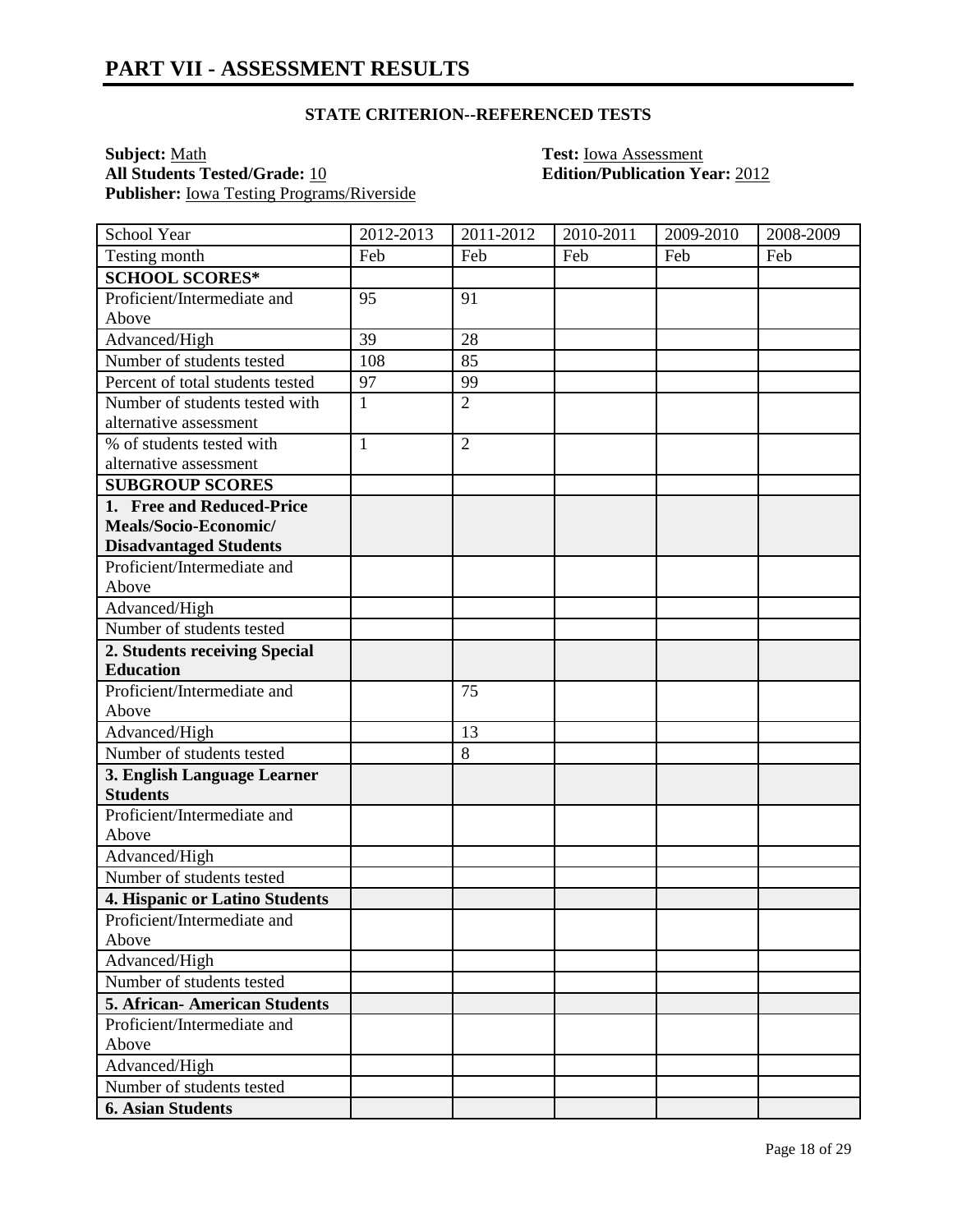| Proficient/Intermediate and                         |    |    |  |  |
|-----------------------------------------------------|----|----|--|--|
| Above                                               |    |    |  |  |
| Advanced/High                                       |    |    |  |  |
| Number of students tested                           |    |    |  |  |
| 7. American Indian or Alaska                        |    |    |  |  |
| <b>Native Students</b>                              |    |    |  |  |
| Proficient/Intermediate and                         |    |    |  |  |
| Above                                               |    |    |  |  |
| Advanced/High                                       |    |    |  |  |
| Number of students tested                           |    |    |  |  |
| 8. Native Hawaiian or other                         |    |    |  |  |
| <b>Pacific Islander Students</b>                    |    |    |  |  |
| Proficient/Intermediate and                         |    |    |  |  |
| Above                                               |    |    |  |  |
| Advanced/High                                       |    |    |  |  |
| Number of students tested                           |    |    |  |  |
| 9. White Students                                   |    |    |  |  |
| Proficient/Intermediate and                         | 96 | 90 |  |  |
| Above                                               |    |    |  |  |
| Advanced/High                                       | 40 | 27 |  |  |
| Number of students tested                           | 98 | 77 |  |  |
| 10. Two or More Races                               |    |    |  |  |
| identified Students                                 |    |    |  |  |
| Proficient/Intermediate and                         |    |    |  |  |
| Above                                               |    |    |  |  |
| Advanced/High                                       |    |    |  |  |
| Number of students tested                           |    |    |  |  |
| 11. Other 1: Other 1                                |    |    |  |  |
| Proficient/Intermediate and                         |    |    |  |  |
| Above                                               |    |    |  |  |
| Advanced/High<br>Number of students tested          |    |    |  |  |
|                                                     |    |    |  |  |
| 12. Other 2: Other 2                                |    |    |  |  |
| Proficient/Intermediate and<br>Above                |    |    |  |  |
| Advanced/High                                       |    |    |  |  |
| Number of students tested                           |    |    |  |  |
|                                                     |    |    |  |  |
| 13. Other 3: Other 3<br>Proficient/Intermediate and |    |    |  |  |
| Above                                               |    |    |  |  |
| Advanced/High                                       |    |    |  |  |
| Number of students tested                           |    |    |  |  |
|                                                     |    |    |  |  |

**NOTES:** The 10th grade class has only taken Iowa Assessments during the 2011-12 and 2012-13 school year.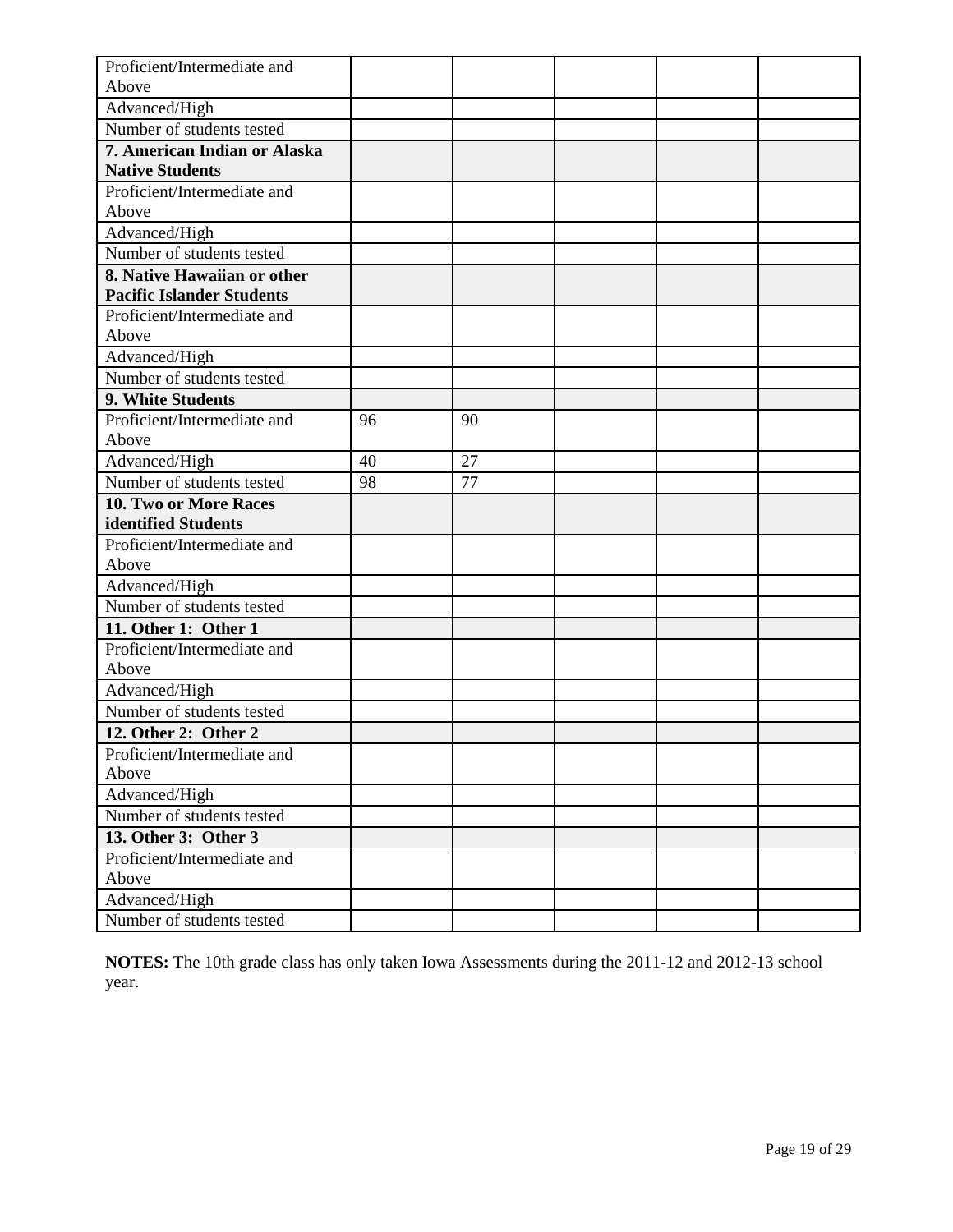#### **STATE CRITERION--REFERENCED TESTS**

### **Subject:** <u>Math **Test:** Iowa Assessment/ITED</u><br> **All Students Tested/Grade:** 11 **Test: Edition/Publication Year:** 20 **Publisher:** <u>Iowa Testing Programs/Riverside</u>

# **All Students Tested/Grade:** 11 **Edition/Publication Year:** 2012

| School Year                                    | 2012-2013      | 2011-2012      | 2010-2011        | 2009-2010      | 2008-2009      |
|------------------------------------------------|----------------|----------------|------------------|----------------|----------------|
| Testing month                                  | Feb            | Feb            | Feb              | Feb            | Feb            |
| <b>SCHOOL SCORES*</b>                          |                |                |                  |                |                |
| Proficient/Intermediate and                    | 92             | 93             | 93               | 93             | 86             |
| Above                                          |                |                |                  |                |                |
| Advanced/High                                  | 38             | 43             | 56               | 37             | 39             |
| Number of students tested                      | 85             | 96             | 81               | 76             | 101            |
| Percent of total students tested               | 97             | 94             | 94               | 92             | 95             |
| Number of students tested with                 | $\overline{2}$ | $\overline{0}$ | $\overline{2}$   | $\mathbf{1}$   | $\overline{0}$ |
| alternative assessment                         |                |                |                  |                |                |
| % of students tested with                      | $\overline{2}$ | $\overline{0}$ | $\overline{2}$   | $\mathbf{1}$   | $\overline{0}$ |
| alternative assessment                         |                |                |                  |                |                |
| <b>SUBGROUP SCORES</b>                         |                |                |                  |                |                |
| 1. Free and Reduced-Price                      |                |                |                  |                |                |
| Meals/Socio-Economic/                          |                |                |                  |                |                |
| <b>Disadvantaged Students</b>                  |                |                |                  |                |                |
| Proficient/Intermediate and                    |                |                |                  |                |                |
| Above                                          |                |                |                  |                |                |
| Advanced/High                                  |                |                |                  |                |                |
| Number of students tested                      |                |                |                  |                |                |
| 2. Students receiving Special                  |                |                |                  |                |                |
| <b>Education</b>                               |                |                |                  |                |                |
| Proficient/Intermediate and                    | 88             | 83             | 100              | 30             | 36             |
| Above                                          |                |                |                  |                |                |
| Advanced/High                                  | 25             | 17             | $\boldsymbol{0}$ | $\overline{0}$ | $\overline{0}$ |
| Number of students tested                      | 8              | 6              | 6                | 10             | 14             |
| 3. English Language Learner                    |                |                |                  |                |                |
| <b>Students</b><br>Proficient/Intermediate and |                |                |                  |                |                |
| Above                                          |                |                |                  |                |                |
| Advanced/High                                  |                |                |                  |                |                |
| Number of students tested                      |                |                |                  |                |                |
| 4. Hispanic or Latino Students                 |                |                |                  |                |                |
| Proficient/Intermediate and                    |                |                |                  |                |                |
| Above                                          |                |                |                  |                |                |
| Advanced/High                                  |                |                |                  |                |                |
| Number of students tested                      |                |                |                  |                |                |
| <b>5. African-American Students</b>            |                |                |                  |                |                |
| Proficient/Intermediate and                    |                |                |                  |                |                |
| Above                                          |                |                |                  |                |                |
| Advanced/High                                  |                |                |                  |                |                |
| Number of students tested                      |                |                |                  |                |                |
| <b>6. Asian Students</b>                       |                |                |                  |                |                |
| Proficient/Intermediate and                    |                |                |                  |                |                |
| Above                                          |                |                |                  |                |                |
| Advanced/High                                  |                |                |                  |                |                |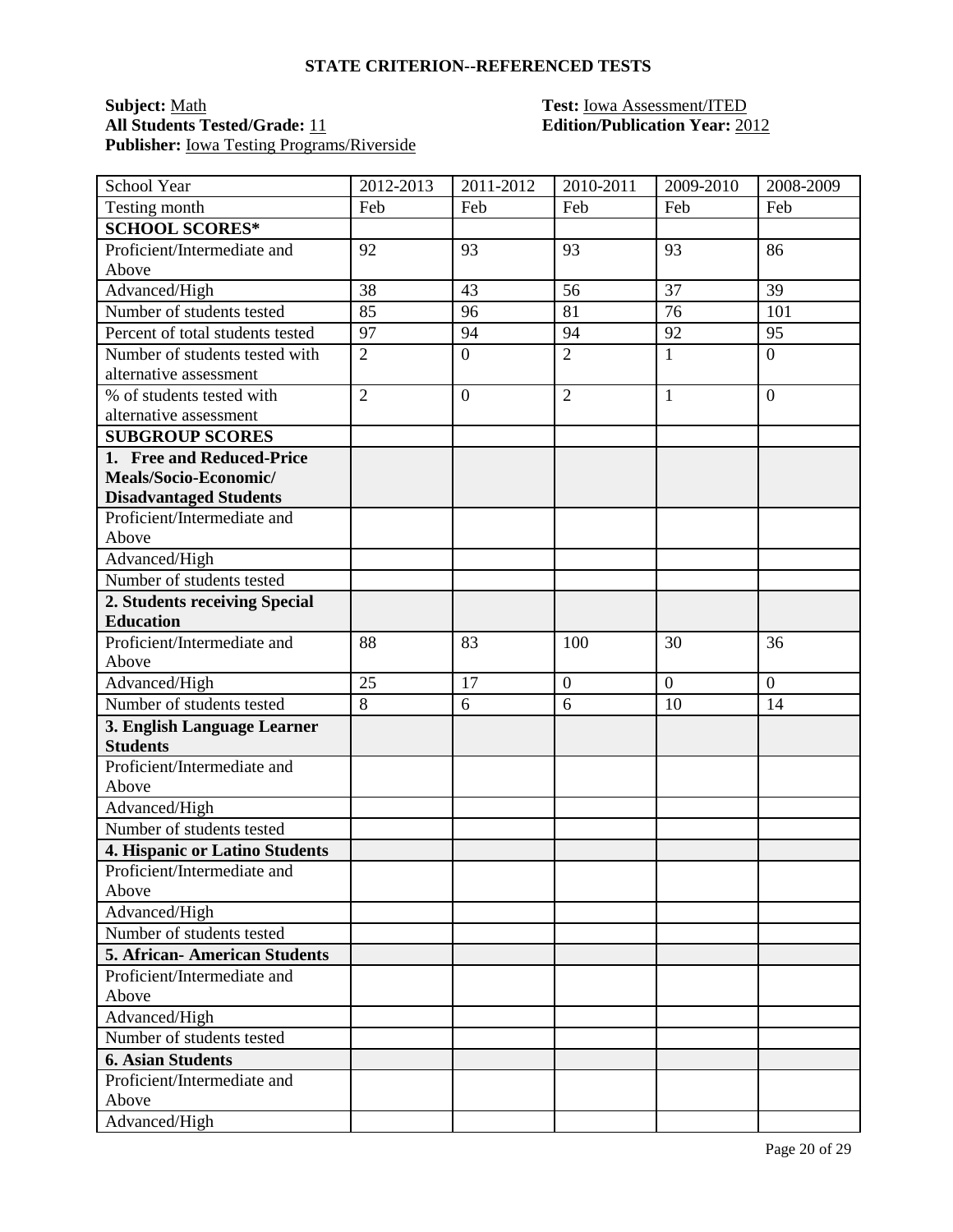| Number of students tested        |    |    |    |    |    |
|----------------------------------|----|----|----|----|----|
| 7. American Indian or Alaska     |    |    |    |    |    |
| <b>Native Students</b>           |    |    |    |    |    |
| Proficient/Intermediate and      |    |    |    |    |    |
| Above                            |    |    |    |    |    |
| Advanced/High                    |    |    |    |    |    |
| Number of students tested        |    |    |    |    |    |
| 8. Native Hawaiian or other      |    |    |    |    |    |
| <b>Pacific Islander Students</b> |    |    |    |    |    |
| Proficient/Intermediate and      |    |    |    |    |    |
| Above                            |    |    |    |    |    |
| Advanced/High                    |    |    |    |    |    |
| Number of students tested        |    |    |    |    |    |
| 9. White Students                |    |    |    |    |    |
| Proficient/Intermediate and      | 91 | 93 | 92 | 93 | 88 |
| Above                            |    |    |    |    |    |
| Advanced/High                    | 40 | 42 | 57 | 36 | 38 |
| Number of students tested        | 78 | 85 | 75 | 70 | 97 |
| 10. Two or More Races            |    |    |    |    |    |
| identified Students              |    |    |    |    |    |
| Proficient/Intermediate and      |    |    |    |    |    |
| Above                            |    |    |    |    |    |
| Advanced/High                    |    |    |    |    |    |
| Number of students tested        |    |    |    |    |    |
| 11. Other 1: Other 1             |    |    |    |    |    |
| Proficient/Intermediate and      |    |    |    |    |    |
| Above                            |    |    |    |    |    |
| Advanced/High                    |    |    |    |    |    |
| Number of students tested        |    |    |    |    |    |
| 12. Other 2: Other 2             |    |    |    |    |    |
| Proficient/Intermediate and      |    |    |    |    |    |
| Above                            |    |    |    |    |    |
| Advanced/High                    |    |    |    |    |    |
| Number of students tested        |    |    |    |    |    |
| 13. Other 3: Other 3             |    |    |    |    |    |
| Proficient/Intermediate and      |    |    |    |    |    |
| Above                            |    |    |    |    |    |
| Advanced/High                    |    |    |    |    |    |
| Number of students tested        |    |    |    |    |    |

**NOTES:** The Iowa Test of Educational Development (ITED) was administered for the 2008-09, 2009-10, and 2010-11 school years. The Iowa Assessments (IA) were administered in 2011-12 and 2012-13.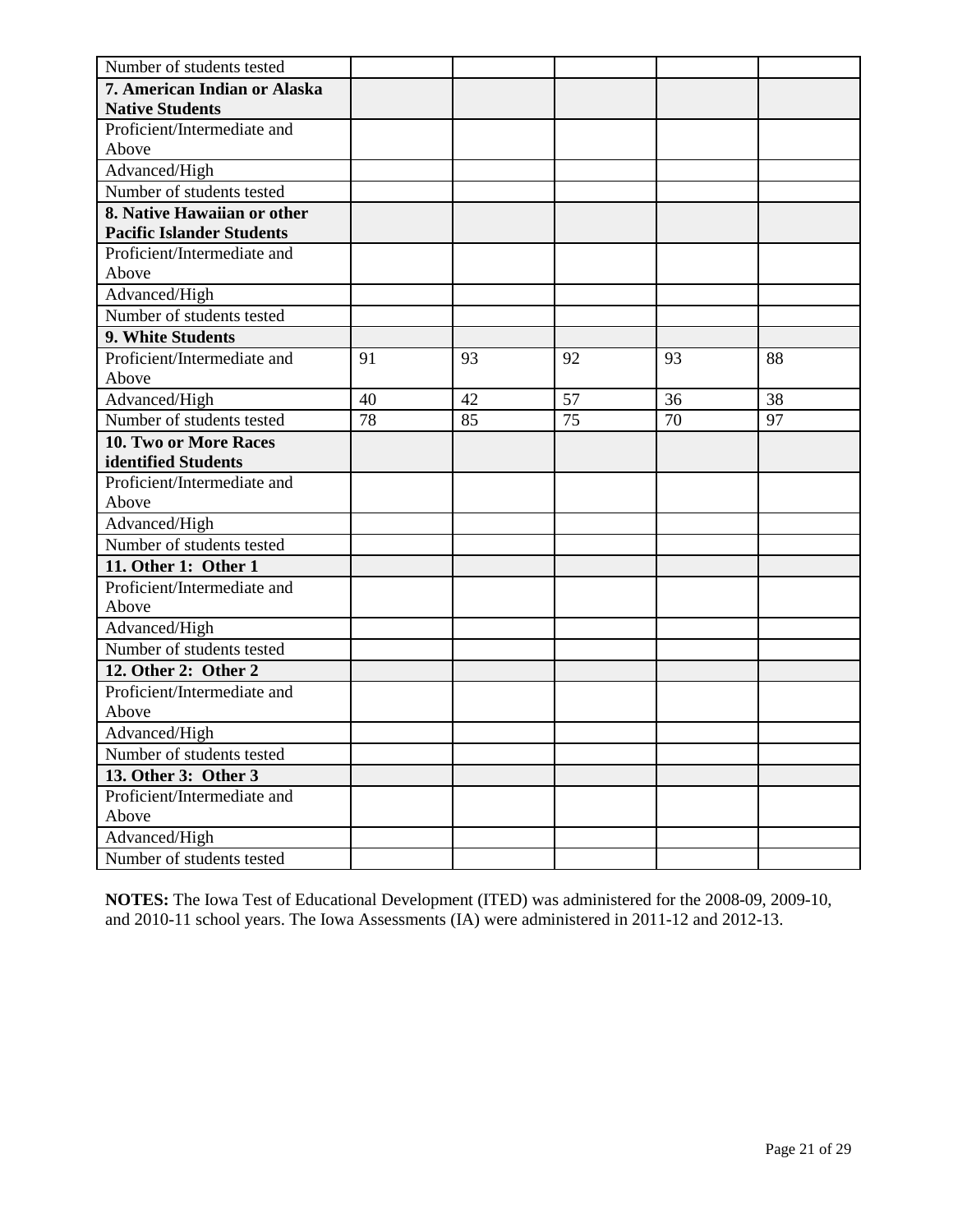#### **STATE CRITERION--REFERENCED TESTS**

### **Subject:** <u>Math **Test:** Iowa Assessment/ITED</u><br> **All Students Tested/Grade:** <u>9</u> **Test: Edition/Publication Year:** 20 **Publisher:** Iowa Testing Program/Riverside

# **All Students Tested/Grade:** 9 **Edition/Publication Year:** 2012

| School Year                                                  | 2012-2013    | 2011-2012      | 2010-2011      | 2009-2010      | 2008-2009      |
|--------------------------------------------------------------|--------------|----------------|----------------|----------------|----------------|
| Testing month                                                | Feb          | Feb            | Feb            | Feb            | Feb            |
| <b>SCHOOL SCORES*</b>                                        |              |                |                |                |                |
| Proficient/Intermediate and                                  | 95           | 93             | 88             | 92             | 90             |
| Above                                                        |              |                |                |                |                |
| Advanced/High                                                | 46           | 35             | 39             | 45             | 49             |
| Number of students tested                                    | 95           | 107            | 90             | 98             | 83             |
| Percent of total students tested                             | 98           | 98             | 99             | 97             | 100            |
| Number of students tested with                               | $\mathbf{1}$ | $\mathbf{1}$   | $\overline{2}$ | $\overline{0}$ | $\overline{2}$ |
| alternative assessment                                       |              |                |                |                |                |
| % of students tested with                                    | $\mathbf{1}$ | $\mathbf{1}$   | $\overline{2}$ | $\overline{0}$ | $\overline{2}$ |
| alternative assessment                                       |              |                |                |                |                |
| <b>SUBGROUP SCORES</b>                                       |              |                |                |                |                |
| 1. Free and Reduced-Price                                    |              |                |                |                |                |
| Meals/Socio-Economic/                                        |              |                |                |                |                |
| <b>Disadvantaged Students</b><br>Proficient/Intermediate and |              |                |                |                |                |
| Above                                                        |              |                |                |                |                |
| Advanced/High                                                |              |                |                |                |                |
| Number of students tested                                    |              |                |                |                |                |
| 2. Students receiving Special                                |              |                |                |                |                |
| <b>Education</b>                                             |              |                |                |                |                |
| Proficient/Intermediate and                                  |              |                | 56             |                | 44             |
| Above                                                        |              |                |                |                |                |
| Advanced/High                                                |              |                | $\overline{0}$ |                | $\overline{0}$ |
| Number of students tested                                    | 5            | $\overline{4}$ | 9              | 6              | 9              |
| 3. English Language Learner                                  |              |                |                |                |                |
| <b>Students</b>                                              |              |                |                |                |                |
| Proficient/Intermediate and                                  |              |                |                |                |                |
| Above                                                        |              |                |                |                |                |
| Advanced/High                                                |              |                |                |                |                |
| Number of students tested                                    |              |                |                |                |                |
| 4. Hispanic or Latino Students                               |              |                |                |                |                |
| Proficient/Intermediate and                                  |              |                |                |                |                |
| Above                                                        |              |                |                |                |                |
| Advanced/High                                                |              |                |                |                |                |
| Number of students tested                                    |              |                |                |                |                |
| <b>5. African-American Students</b>                          |              |                |                |                |                |
| Proficient/Intermediate and                                  |              |                |                |                |                |
| Above                                                        |              |                |                |                |                |
| Advanced/High                                                |              |                |                |                |                |
| Number of students tested                                    |              |                |                |                |                |
| <b>6. Asian Students</b>                                     |              |                |                |                |                |
| Proficient/Intermediate and                                  |              |                |                |                |                |
| Above                                                        |              |                |                |                |                |
| Advanced/High                                                |              |                |                |                |                |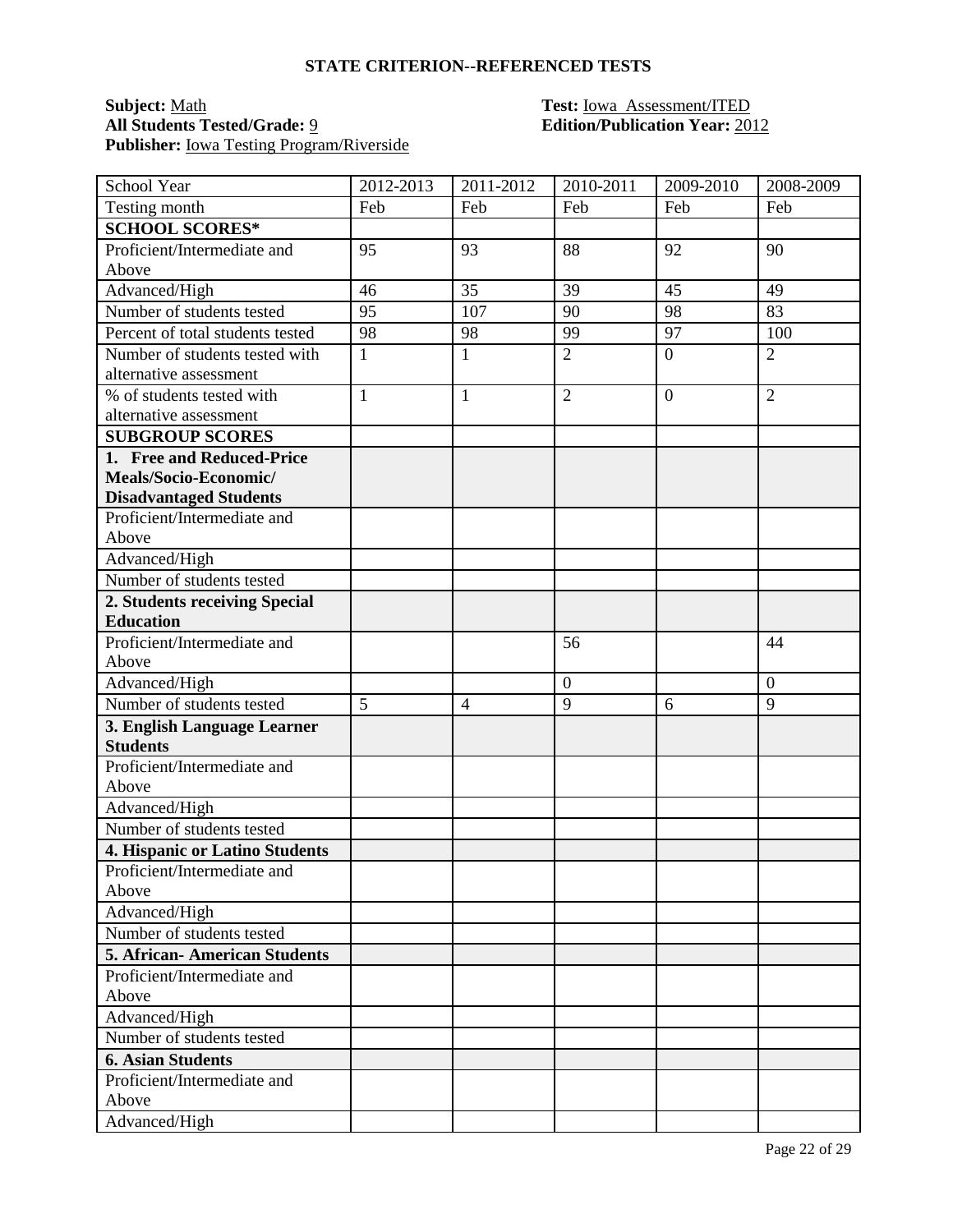| Number of students tested        |    |    |    |    |    |
|----------------------------------|----|----|----|----|----|
| 7. American Indian or Alaska     |    |    |    |    |    |
| <b>Native Students</b>           |    |    |    |    |    |
| Proficient/Intermediate and      |    |    |    |    |    |
| Above                            |    |    |    |    |    |
| Advanced/High                    |    |    |    |    |    |
| Number of students tested        |    |    |    |    |    |
| 8. Native Hawaiian or other      |    |    |    |    |    |
| <b>Pacific Islander Students</b> |    |    |    |    |    |
| Proficient/Intermediate and      |    |    |    |    |    |
| Above                            |    |    |    |    |    |
| Advanced/High                    |    |    |    |    |    |
| Number of students tested        |    |    |    |    |    |
| 9. White Students                |    |    |    |    |    |
| Proficient/Intermediate and      | 94 | 94 | 89 | 93 | 92 |
| Above                            |    |    |    |    |    |
| Advanced/High                    | 46 | 34 | 41 | 45 | 40 |
| Number of students tested        | 83 | 98 | 81 | 87 | 77 |
| 10. Two or More Races            |    |    |    |    |    |
| identified Students              |    |    |    |    |    |
| Proficient/Intermediate and      |    |    |    |    |    |
| Above                            |    |    |    |    |    |
| Advanced/High                    |    |    |    |    |    |
| Number of students tested        |    |    |    |    |    |
| 11. Other 1: Other 1             |    |    |    |    |    |
| Proficient/Intermediate and      |    |    |    |    |    |
| Above                            |    |    |    |    |    |
| Advanced/High                    |    |    |    |    |    |
| Number of students tested        |    |    |    |    |    |
| 12. Other 2: Other 2             |    |    |    |    |    |
| Proficient/Intermediate and      |    |    |    |    |    |
| Above                            |    |    |    |    |    |
| Advanced/High                    |    |    |    |    |    |
| Number of students tested        |    |    |    |    |    |
| 13. Other 3: Other 3             |    |    |    |    |    |
| Proficient/Intermediate and      |    |    |    |    |    |
| Above                            |    |    |    |    |    |
| Advanced/High                    |    |    |    |    |    |
| Number of students tested        |    |    |    |    |    |

**NOTES:** The Iowa Test of Educational Development (ITED) was administered for the 2008-09, 2009-10, and 2010-11 school years. The Iowa Assessment (IA) was administered in 2011-12 and 2012-13.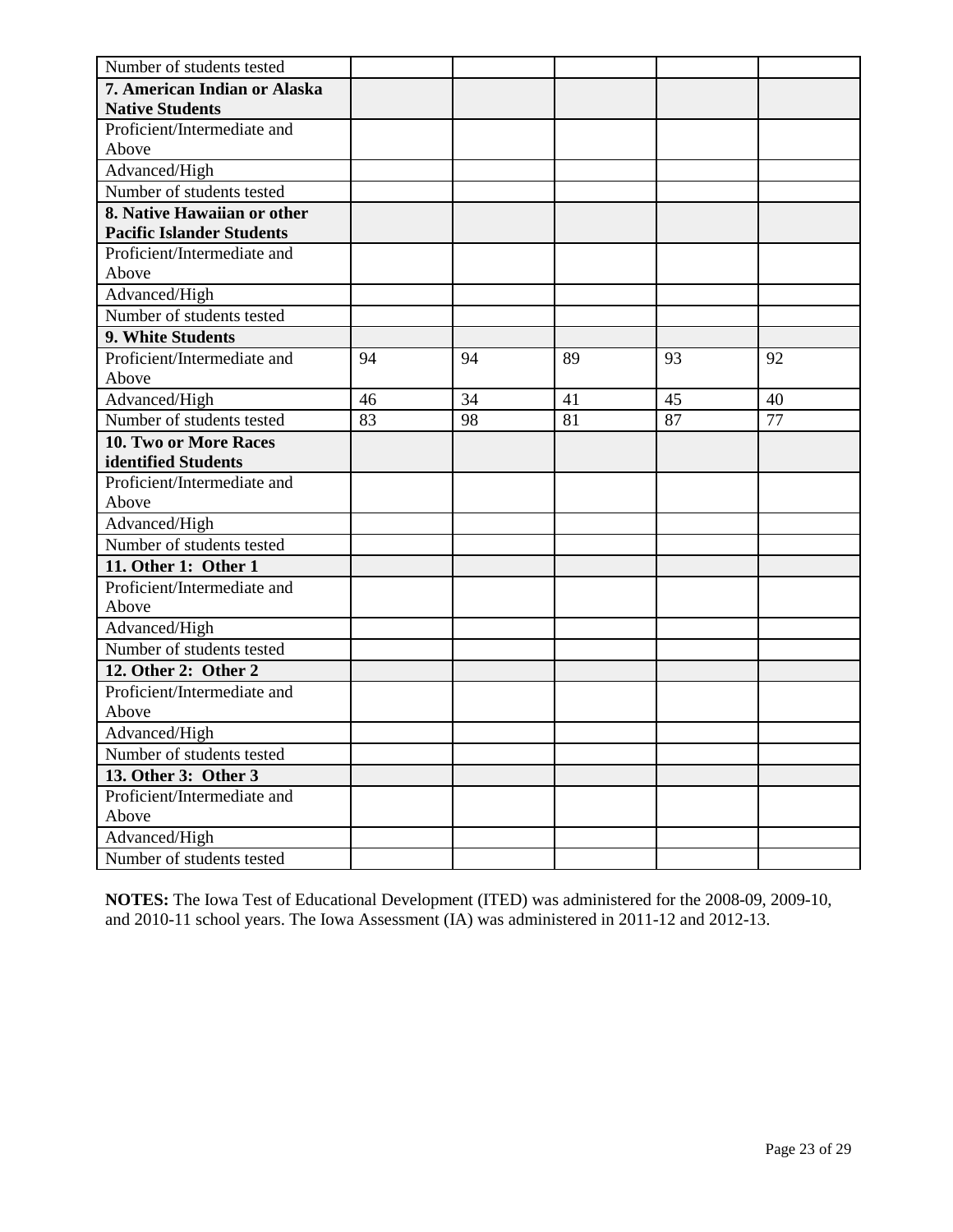#### **STATE CRITERION--REFERENCED TESTS**

### **Subject:** <u>Reading/ELA</u> **Test:** <u>Iowa Assessment/ITED</u><br>All Students Tested/Grade: <u>10</u> **Edition/Publication Year:** 20 Publisher: <u>Iowa Testing program/Riverside</u>

## **All Students Tested/Grade:** 10 **Edition/Publication Year:** 2012

| School Year                                | 2012-2013    | 2011-2012      | 2010-2011 | 2009-2010 | 2008-2009 |
|--------------------------------------------|--------------|----------------|-----------|-----------|-----------|
| Testing month                              | Feb          | Feb            | Jan       | Jan       | Jan       |
| <b>SCHOOL SCORES*</b>                      |              |                |           |           |           |
| Proficient/Intermediate and                | 96           | 91             |           |           |           |
| Above                                      |              |                |           |           |           |
| Advanced/High                              | 32           | 26             |           |           |           |
| Number of students tested                  | 108          | 85             |           |           |           |
| Percent of total students tested           | 97           | 99             |           |           |           |
| Number of students tested with             | $\mathbf{1}$ | $\overline{2}$ |           |           |           |
| alternative assessment                     |              |                |           |           |           |
| % of students tested with                  | $\mathbf{1}$ | $\overline{2}$ |           |           |           |
| alternative assessment                     |              |                |           |           |           |
| <b>SUBGROUP SCORES</b>                     |              |                |           |           |           |
| 1. Free and Reduced-Price                  |              |                |           |           |           |
| Meals/Socio-Economic/                      |              |                |           |           |           |
| <b>Disadvantaged Students</b>              |              |                |           |           |           |
| Proficient/Intermediate and                |              |                |           |           |           |
| Above                                      |              |                |           |           |           |
| Advanced/High                              |              |                |           |           |           |
| Number of students tested                  |              |                |           |           |           |
| 2. Students receiving Special              |              |                |           |           |           |
| <b>Education</b>                           |              |                |           |           |           |
| Proficient/Intermediate and                |              | 88             |           |           |           |
| Above                                      |              |                |           |           |           |
| Advanced/High                              |              | 25             |           |           |           |
| Number of students tested                  |              | 8              |           |           |           |
| 3. English Language Learner                |              |                |           |           |           |
| <b>Students</b>                            |              |                |           |           |           |
| Proficient/Intermediate and                |              |                |           |           |           |
| Above                                      |              |                |           |           |           |
| Advanced/High                              |              |                |           |           |           |
| Number of students tested                  |              |                |           |           |           |
| 4. Hispanic or Latino Students             |              |                |           |           |           |
| Proficient/Intermediate and                |              |                |           |           |           |
| Above                                      |              |                |           |           |           |
| Advanced/High                              |              |                |           |           |           |
| Number of students tested                  |              |                |           |           |           |
| <b>5. African-American Students</b>        |              |                |           |           |           |
| Proficient/Intermediate and<br>Above       |              |                |           |           |           |
|                                            |              |                |           |           |           |
| Advanced/High<br>Number of students tested |              |                |           |           |           |
|                                            |              |                |           |           |           |
| <b>6. Asian Students</b>                   |              |                |           |           |           |
| Proficient/Intermediate and                |              |                |           |           |           |
| Above                                      |              |                |           |           |           |
| Advanced/High                              |              |                |           |           |           |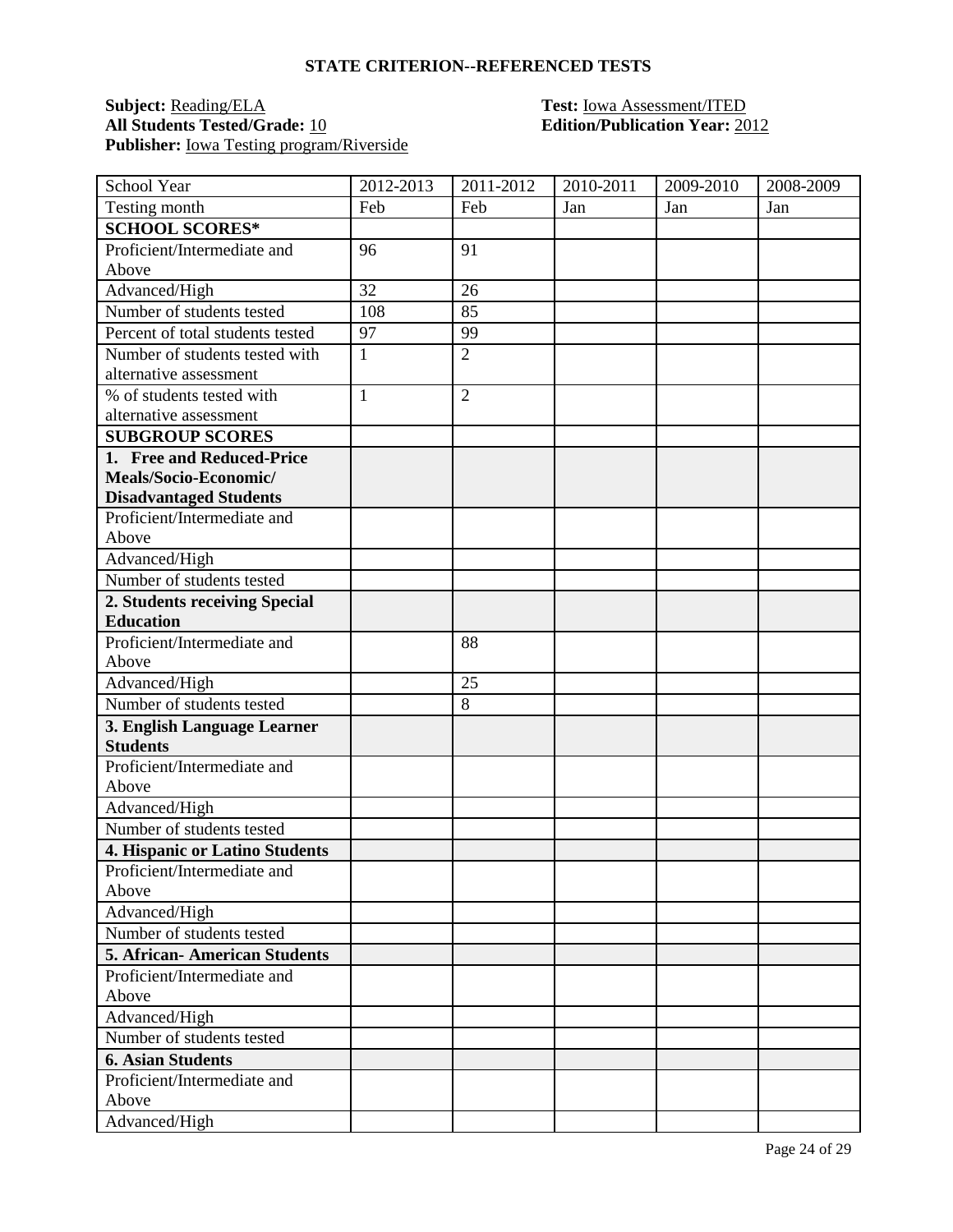| Number of students tested        |    |    |  |  |
|----------------------------------|----|----|--|--|
| 7. American Indian or Alaska     |    |    |  |  |
| <b>Native Students</b>           |    |    |  |  |
| Proficient/Intermediate and      |    |    |  |  |
| Above                            |    |    |  |  |
| Advanced/High                    |    |    |  |  |
| Number of students tested        |    |    |  |  |
| 8. Native Hawaiian or other      |    |    |  |  |
| <b>Pacific Islander Students</b> |    |    |  |  |
| Proficient/Intermediate and      |    |    |  |  |
| Above                            |    |    |  |  |
| Advanced/High                    |    |    |  |  |
| Number of students tested        |    |    |  |  |
| 9. White Students                |    |    |  |  |
| Proficient/Intermediate and      | 96 | 91 |  |  |
| Above                            |    |    |  |  |
| Advanced/High                    | 33 | 22 |  |  |
| Number of students tested        | 98 | 77 |  |  |
| 10. Two or More Races            |    |    |  |  |
| identified Students              |    |    |  |  |
| Proficient/Intermediate and      |    |    |  |  |
| Above                            |    |    |  |  |
| Advanced/High                    |    |    |  |  |
| Number of students tested        |    |    |  |  |
| 11. Other 1: Other 1             |    |    |  |  |
| Proficient/Intermediate and      |    |    |  |  |
| Above                            |    |    |  |  |
| Advanced/High                    |    |    |  |  |
| Number of students tested        |    |    |  |  |
| 12. Other 2: Other 2             |    |    |  |  |
| Proficient/Intermediate and      |    |    |  |  |
| Above                            |    |    |  |  |
| Advanced/High                    |    |    |  |  |
| Number of students tested        |    |    |  |  |
| 13. Other 3: Other 3             |    |    |  |  |
| Proficient/Intermediate and      |    |    |  |  |
| Above                            |    |    |  |  |
| Advanced/High                    |    |    |  |  |
| Number of students tested        |    |    |  |  |

**NOTES:** The 10th grade class has only taken Iowa Assessments during the 2011-12 and 2012-13 school year.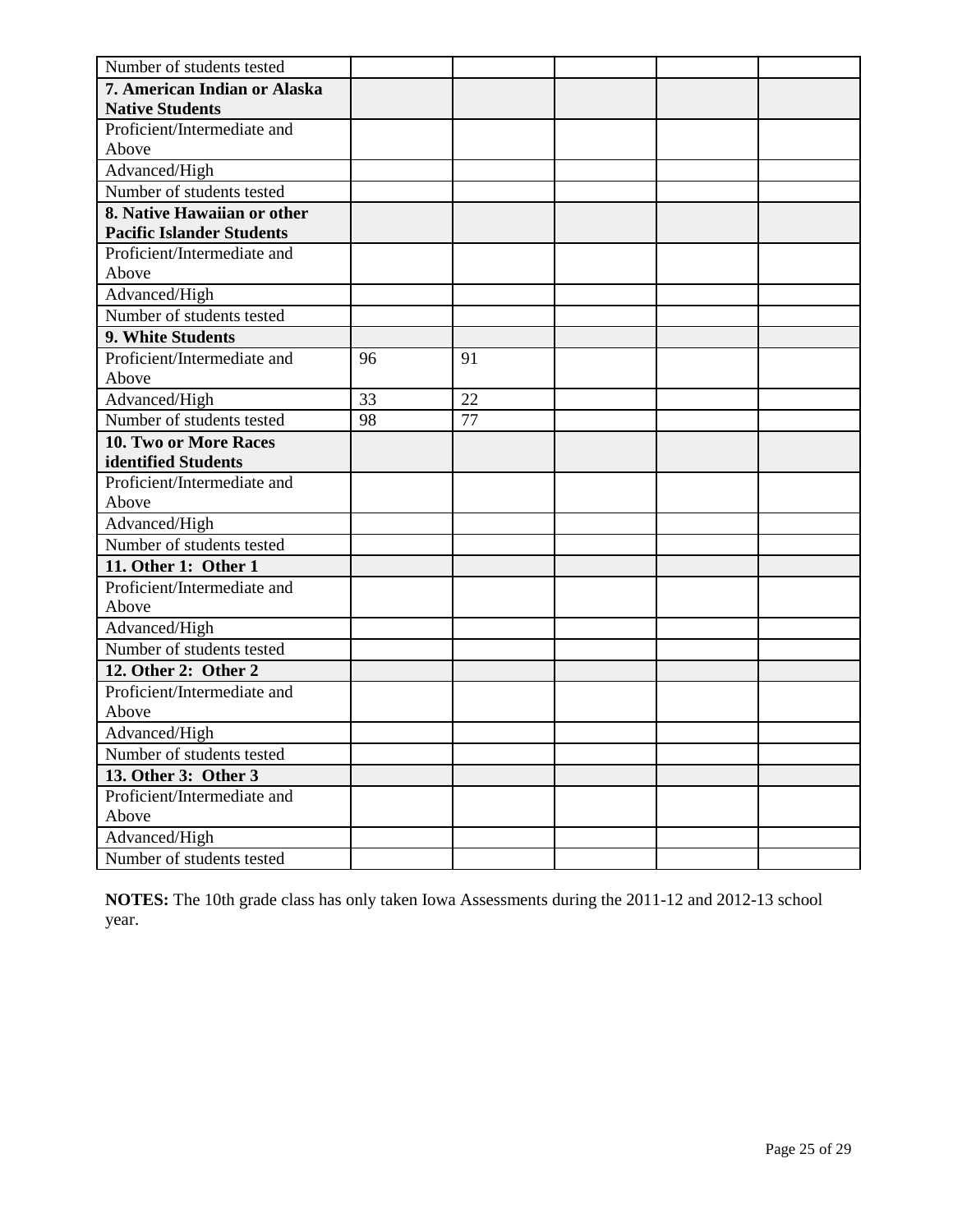#### **Subject:** Reading/ELA **Test: Iowa Assessment/Iowa Test of** Educational Development **All Students Tested/Grade:** 11 **Edition/Publication Year:** 2012

## **Publisher:** Iowa Testing Program/Riverside

| School Year                                    | 2012-2013      | 2011-2012        | 2010-2011      | $2009 - 2010$ | 2008-2009      |
|------------------------------------------------|----------------|------------------|----------------|---------------|----------------|
| Testing month                                  | Feb            | Feb              | Feb            | Feb           | Feb            |
| <b>SCHOOL SCORES*</b>                          |                |                  |                |               |                |
| Proficient/Intermediate and                    | 93             | 98               | 85             | 86            | 86             |
| Above                                          |                |                  |                |               |                |
| Advanced/High                                  | 24             | 27               | 35             | 33            | 34             |
| Number of students tested                      | 85             | 96               | 81             | 76            | 101            |
| Percent of total students tested               | 97             | 94               | 94             | 92            | 95             |
| Number of students tested with                 | $\overline{2}$ | $\overline{0}$   | $\overline{2}$ | $\mathbf{1}$  | $\mathbf{0}$   |
| alternative assessment                         |                |                  |                |               |                |
| % of students tested with                      | $\overline{2}$ | $\boldsymbol{0}$ | $\overline{2}$ | $\mathbf{1}$  | $\mathbf{0}$   |
| alternative assessment                         |                |                  |                |               |                |
| <b>SUBGROUP SCORES</b>                         |                |                  |                |               |                |
| 1. Free and Reduced-Price                      |                |                  |                |               |                |
| Meals/Socio-Economic/                          |                |                  |                |               |                |
| <b>Disadvantaged Students</b>                  |                |                  |                |               |                |
| Proficient/Intermediate and                    |                |                  |                |               |                |
| Above                                          |                |                  |                |               |                |
| Advanced/High                                  |                |                  |                |               |                |
| Number of students tested                      |                |                  |                |               |                |
| 2. Students receiving Special                  |                |                  |                |               |                |
| <b>Education</b>                               |                |                  |                |               |                |
| Proficient/Intermediate and                    | 88             | 67               | 83             | 60            | 43             |
| Above                                          |                |                  |                |               |                |
| Advanced/High                                  | 25             | 17               | $\overline{0}$ | $\mathbf{0}$  | $\overline{0}$ |
| Number of students tested                      | $\,8\,$        | 6                | 6              | 10            | 14             |
| 3. English Language Learner<br><b>Students</b> |                |                  |                |               |                |
| Proficient/Intermediate and                    |                |                  |                |               |                |
| Above                                          |                |                  |                |               |                |
| Advanced/High                                  |                |                  |                |               |                |
| Number of students tested                      |                |                  |                |               |                |
| 4. Hispanic or Latino Students                 |                |                  |                |               |                |
| Proficient/Intermediate and                    |                |                  |                |               |                |
| Above                                          |                |                  |                |               |                |
| Advanced/High                                  |                |                  |                |               |                |
| Number of students tested                      |                |                  |                |               |                |
| <b>5. African-American Students</b>            |                |                  |                |               |                |
| Proficient/Intermediate and                    |                |                  |                |               |                |
| Above                                          |                |                  |                |               |                |
| Advanced/High                                  |                |                  |                |               |                |
| Number of students tested                      |                |                  |                |               |                |
| <b>6. Asian Students</b>                       |                |                  |                |               |                |
| Proficient/Intermediate and                    |                |                  |                |               |                |
| Above                                          |                |                  |                |               |                |
|                                                |                |                  |                |               |                |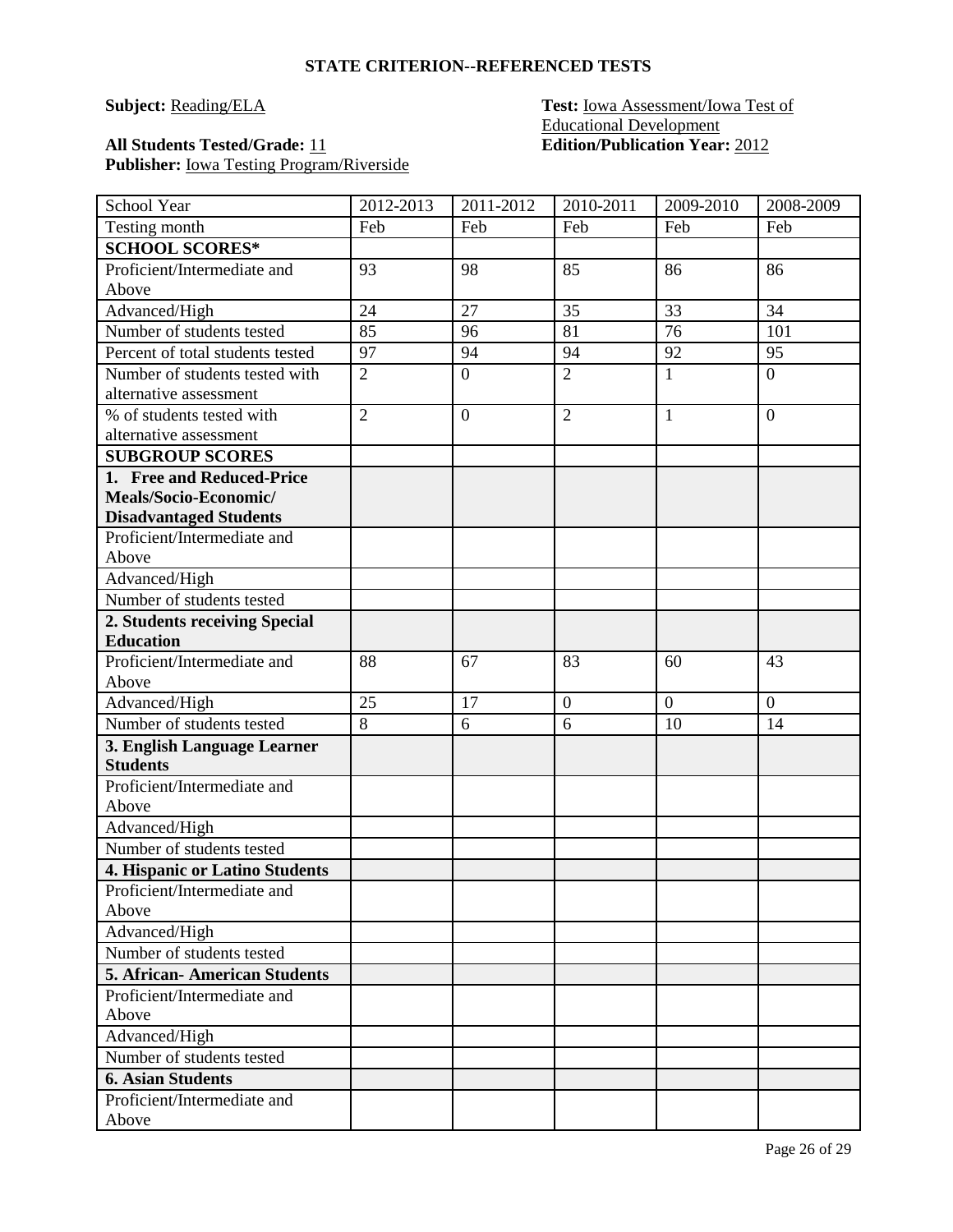| Advanced/High                                                   |    |    |    |    |    |
|-----------------------------------------------------------------|----|----|----|----|----|
| Number of students tested                                       |    |    |    |    |    |
| 7. American Indian or Alaska                                    |    |    |    |    |    |
| <b>Native Students</b>                                          |    |    |    |    |    |
| Proficient/Intermediate and                                     |    |    |    |    |    |
| Above                                                           |    |    |    |    |    |
| Advanced/High                                                   |    |    |    |    |    |
| Number of students tested                                       |    |    |    |    |    |
| 8. Native Hawaiian or other<br><b>Pacific Islander Students</b> |    |    |    |    |    |
| Proficient/Intermediate and                                     |    |    |    |    |    |
| Above                                                           |    |    |    |    |    |
| Advanced/High                                                   |    |    |    |    |    |
| Number of students tested                                       |    |    |    |    |    |
| 9. White Students                                               |    |    |    |    |    |
| Proficient/Intermediate and                                     | 92 | 98 | 85 | 84 | 86 |
| Above                                                           |    |    |    |    |    |
| Advanced/High                                                   | 21 | 28 | 36 | 33 | 34 |
| Number of students tested                                       | 78 | 85 | 75 | 70 | 97 |
| 10. Two or More Races                                           |    |    |    |    |    |
| identified Students                                             |    |    |    |    |    |
| Proficient/Intermediate and                                     |    |    |    |    |    |
| Above                                                           |    |    |    |    |    |
| Advanced/High                                                   |    |    |    |    |    |
| Number of students tested                                       |    |    |    |    |    |
| 11. Other 1: Other 1                                            |    |    |    |    |    |
| Proficient/Intermediate and                                     |    |    |    |    |    |
| Above                                                           |    |    |    |    |    |
| Advanced/High                                                   |    |    |    |    |    |
| Number of students tested                                       |    |    |    |    |    |
| 12. Other 2: Other 2                                            |    |    |    |    |    |
| Proficient/Intermediate and                                     |    |    |    |    |    |
| Above                                                           |    |    |    |    |    |
| Advanced/High                                                   |    |    |    |    |    |
| Number of students tested                                       |    |    |    |    |    |
| 13. Other 3: Other 3                                            |    |    |    |    |    |
| Proficient/Intermediate and<br>Above                            |    |    |    |    |    |
|                                                                 |    |    |    |    |    |
| Advanced/High                                                   |    |    |    |    |    |
| Number of students tested                                       |    |    |    |    |    |

**NOTES:** The Iowa Test of Educational Development (ITED) was administered for the 2008-09, 2009-10, and 2010-11 school years. The Iowa Assessments (IA) were administered in 2011-12 and 2012-13.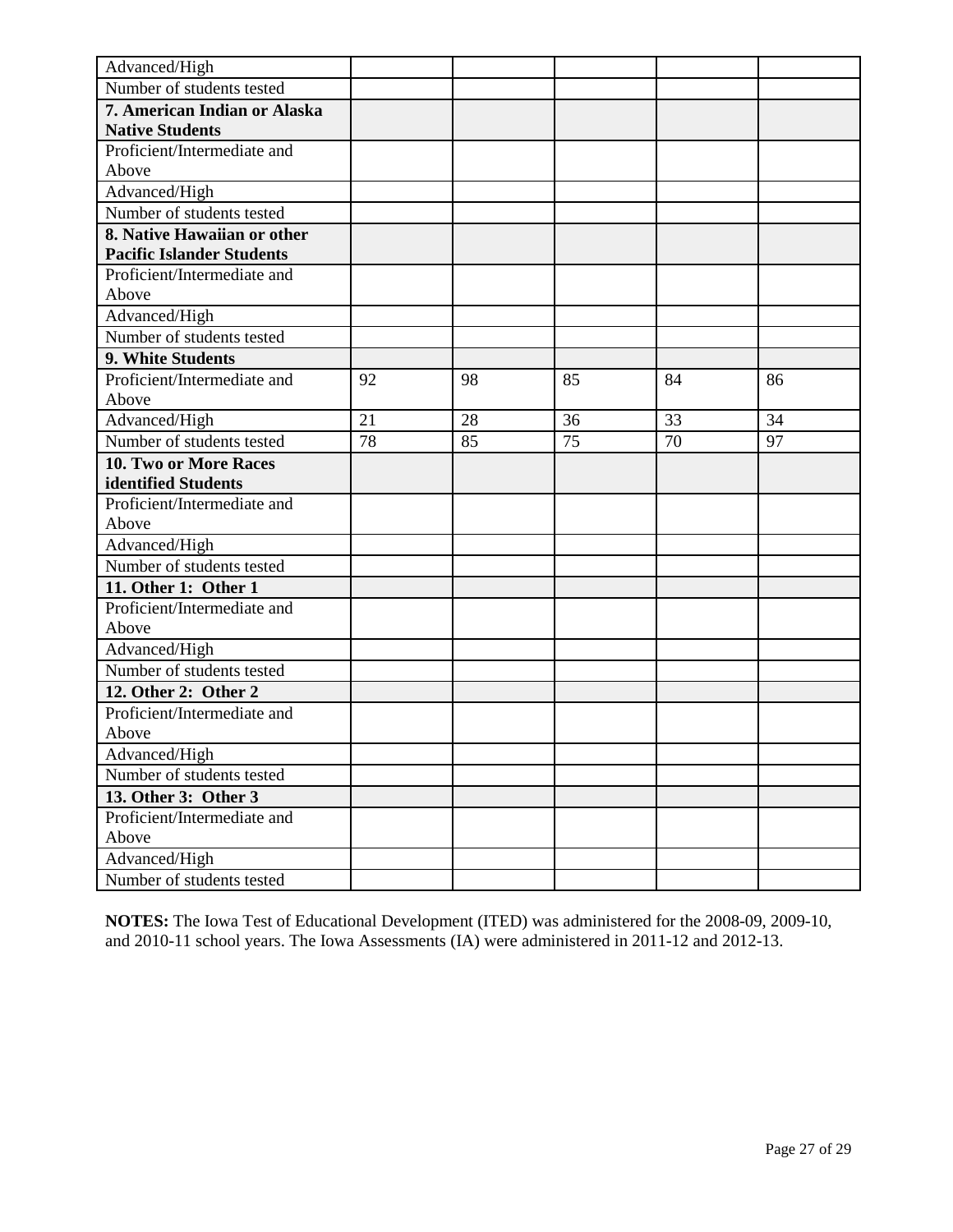#### **STATE CRITERION--REFERENCED TESTS**

### **Subject:** <u>Reading/ELA</u> **Test:** <u>Iowa Assessment/ITED</u><br> **All Students Tested/Grade:** <u>9</u> **Edition/Publication Year:** 20 **Publisher:** Iowa Testing Program/Riverside

# **All Students Tested/Grade:** 9 **Edition/Publication Year:** 2012

| School Year                                            | 2012-2013    | 2011-2012    | 2010-2011      | 2009-2010        | 2008-2009      |
|--------------------------------------------------------|--------------|--------------|----------------|------------------|----------------|
| Testing month                                          | Feb          | Feb          | Feb            | Feb              | Feb            |
| <b>SCHOOL SCORES*</b>                                  |              |              |                |                  |                |
| Proficient/Intermediate and above                      | 95           | 92           | 87             | 84               | 90             |
| Advanced/High                                          | 39           | 31           | 21             | 30               | 27             |
| Number of students tested                              | 95           | 107          | 90             | 98               | 83             |
| Percent of total students tested                       | 98           | 98           | 99             | 97               | 100            |
| Number of students tested with                         | $\mathbf{1}$ | $\mathbf{1}$ | $\overline{2}$ | $\boldsymbol{0}$ | $\overline{2}$ |
| alternative assessment                                 |              |              |                |                  |                |
| % of students tested with                              | $\mathbf{1}$ | $\mathbf{1}$ | $\overline{2}$ | $\overline{0}$   | $\overline{2}$ |
| alternative assessment                                 |              |              |                |                  |                |
| <b>SUBGROUP SCORES</b>                                 |              |              |                |                  |                |
| 1. Free and Reduced-Price                              |              |              |                |                  |                |
| Meals/Socio-Economic/                                  |              |              |                |                  |                |
| <b>Disadvantaged Students</b>                          |              |              |                |                  |                |
| Proficient/Intermediate and above                      |              |              |                |                  |                |
| Advanced/High                                          |              |              |                |                  |                |
| Number of students tested                              |              |              |                |                  |                |
| 2. Students receiving Special                          |              |              |                |                  |                |
| <b>Education</b>                                       |              |              |                |                  |                |
| Proficient/Intermediate and above                      |              |              | 44             |                  | 44             |
| Advanced/High                                          |              |              | 22             |                  | $\theta$       |
| Number of students tested                              |              |              | 9              |                  | 9              |
| 3. English Language Learner                            |              |              |                |                  |                |
| <b>Students</b>                                        |              |              |                |                  |                |
| Proficient/Intermediate and above                      |              |              |                |                  |                |
| Advanced/High                                          |              |              |                |                  |                |
| Number of students tested                              |              |              |                |                  |                |
| 4. Hispanic or Latino Students                         |              |              |                |                  |                |
| Proficient/Intermediate and above                      |              |              |                |                  |                |
| Advanced/High                                          |              |              |                |                  |                |
| Number of students tested                              |              |              |                |                  |                |
| <b>5. African- American Students</b>                   |              |              |                |                  |                |
| Proficient/Intermediate and above                      |              |              |                |                  |                |
| Advanced/High                                          |              |              |                |                  |                |
| Number of students tested                              |              |              |                |                  |                |
| <b>6. Asian Students</b>                               |              |              |                |                  |                |
| Proficient/Intermediate and above                      |              |              |                |                  |                |
| Advanced/High                                          |              |              |                |                  |                |
| Number of students tested                              |              |              |                |                  |                |
| 7. American Indian or Alaska<br><b>Native Students</b> |              |              |                |                  |                |
| Proficient/Intermediate and above                      |              |              |                |                  |                |
| Advanced/High                                          |              |              |                |                  |                |
| Number of students tested                              |              |              |                |                  |                |